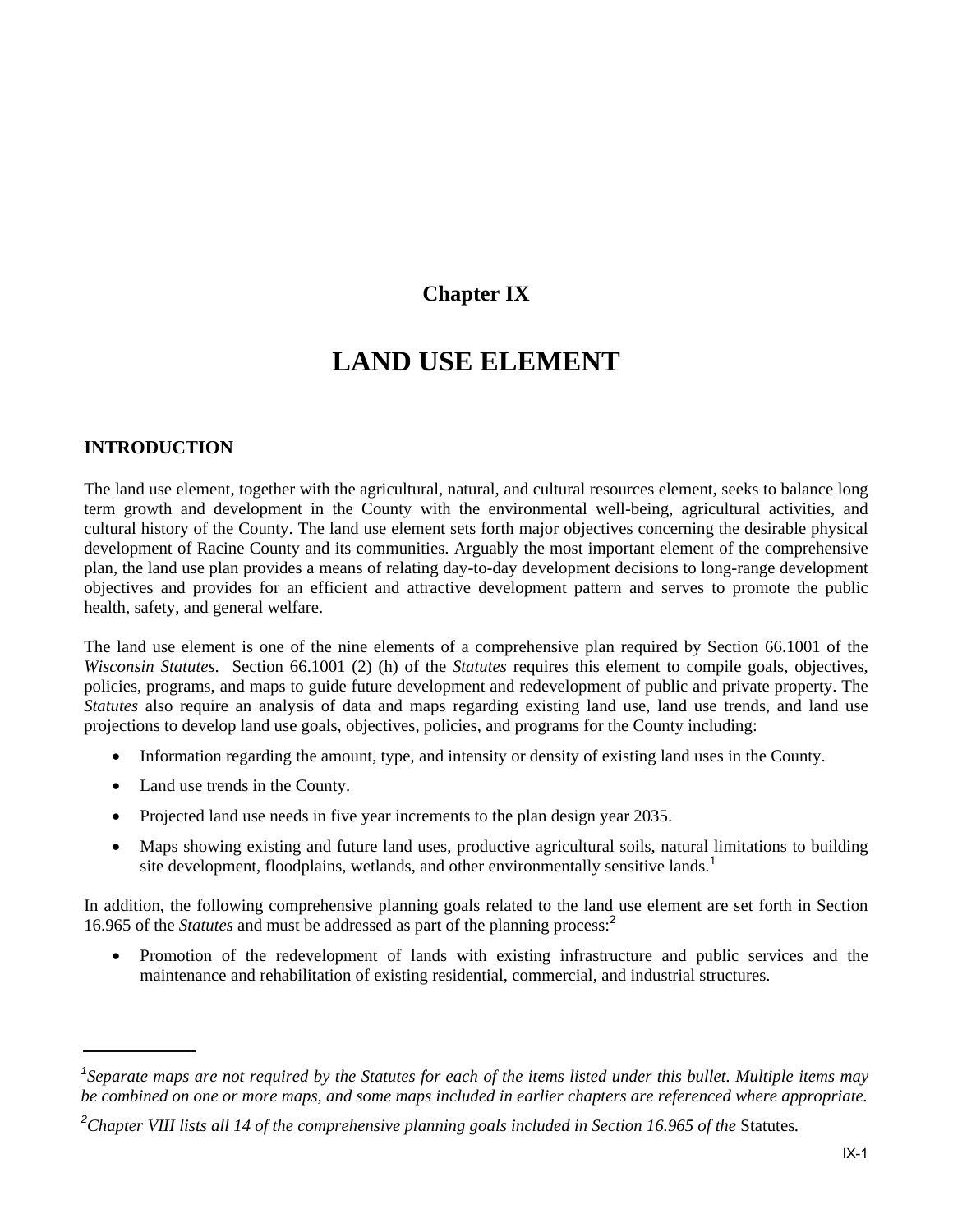- Protection of natural areas, including wetlands, wildlife habitats, lakes, woodlands, open spaces, and groundwater resources.
- Protection of economically productive areas, including farmland and forests.
- Encouragement of land uses, densities, and regulations that promote efficient development patterns and relatively low municipal, state government, and utility costs.
- Providing an adequate supply of affordable housing for individuals of all income levels throughout each community.
- Providing adequate infrastructure and public services and an adequate supply of developable land to meet existing and future market demand for residential, commercial, and industrial uses.
- Balancing property rights with community interests and goals.
- Building of community identity by revitalizing main streets and enforcing design standards.
- Planning and development of land uses that create or preserve varied and unique urban and rural communities.

### **Element Format**

This chapter is organized into the following five sections:

- Background Information on Existing Land Use Conditions and Trends in Racine County;
- Public Input—Land Use Issues;
- Racine County Land Use Plan;
- Urban Development Tools and Techniques; and
- Land Use Element Goals, Objectives, Policies, and Programs.

## **BACKGROUND INFORMATION ON EXISTING LAND USE CONDITIONS AND TRENDS IN RACINE COUNTY**

### **Existing Land Use Conditions**

This section presents a summary of key background information that was considered in developing the land use element. Specifically, this section presents a summary description of historic and existing land uses in Racine County. A detailed description of historic and existing land uses in Racine County is presented in Chapter IV of this report. A summary of the key land use features follows:

- Prior to 1850, urban development in Racine County was largely limited to the Racine area along Lake Michigan. As the City of Racine area continued to grow, additional urban centers emerged between 1850 and 1900. These included the City of Burlington and the Villages of Rochester, Union Grove, and Waterford. After 1900, growth continued in these urban areas as well as around the inland lakes. Since 1963, new urban development has occurred not only adjacent to existing urban areas, but in scattered enclaves throughout the County (see Map IV-1 in Chapter IV).
- The Regional Planning Commission's land use inventory indicates that urban land uses encompassed about 78.7 square miles, or 23 percent of the Racine County planning area, in 2000 (see Map IV-2 and Table IV-1 in Chapter IV). Residential land comprised the largest urban land use category in 2000, encompassing about 36.6 square miles, or 46 percent of all urban land.
- Between 2000 and 2005, a total of 99 residential subdivision and condominium plats were recorded in the County (see Map IV-3 and Table IV-4 in Chapter IV).
- The Regional Planning Commission's land use inventory indicates that nonurban land uses encompassed about 262 square miles, or 77 percent of the Racine County planning area, in 2000 (see Map IV-2 and Table IV-1 in Chapter IV). Agricultural land constituted the largest nonurban land use category, encompassing about 195.6 square miles, or 75 percent of all nonurban land.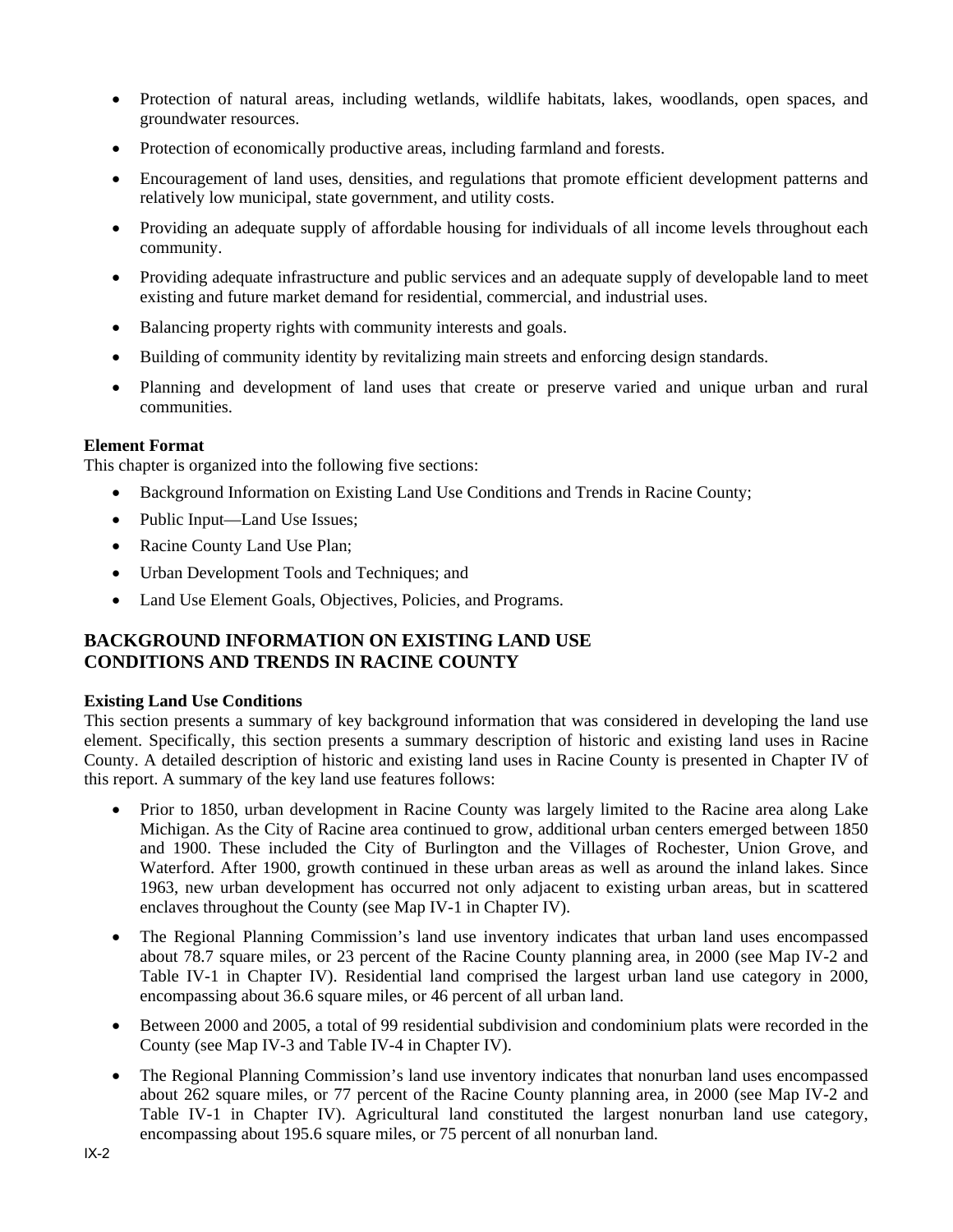### **Land Use Trends**

Section 66.1001 of the *Statutes* requires an analysis of past land use trends in addition to the inventory of existing land uses. The analysis includes trends in land supply, land demand, and land prices.

### *Land Supply and Demand*

Land use trends in Racine County between 1963 and 2000 are set forth in Table IV-1 in Chapter IV. Between 1963 and 2000, urban land uses in the County increased by about 32.4 square miles, or 70 percent. During that time period, all urban land uses, including residential, commercial, industrial, transportation, communication, utility, governmental and institutional, and recreational uses, experienced increases in acreage. The increase in lands devoted to residential land uses—about 17 square miles—accounted for over half (53 percent) of the total increase in urban land uses. Most increases in residential land uses can be attributed to the creation and development of lots through residential subdivision plats. Figure IX-1 indicates residential subdivision platting activity from 1980 through 2007 in Racine County. As shown on Figure IX-1, over 9,800 lots were created by residential subdivisions in the County during this time period; about 350 lots per year. From 2000 to 2007, in the years since the most recent land use inventory, about 4,340 residential lots were created by subdivisions in the County—about 540 lots per year. Consideration of the location and size of these newer subdivisions was particularly important in the development of the land use plan map for the County.

Between 1963 and 2000, nonurban land uses in the county decreased by 32.4 square miles, or 11 percent. Much of this decrease may be attributed to the conversion of agricultural land to urban uses. The trend of converting agricultural land to urban uses is expected to continue as the plan is implemented. This trend poses several challenges to the County with respect to goals and objectives to preserve productive farmland and rural character, while accommodating the projected increases in households and jobs. In this respect, the loss of agricultural land can be slowed by encouraging infill development, the redevelopment of existing urban areas, and the use of more compact development designs.

### *Land Price*

Equalized value trends by real estate class in the County in 2003 and 2008 are set forth in Table IX-1. Information specific to each of the participating communities is provided in Appendix C. Residential and commercial properties experienced the greatest increase in equalized value in the County between 2003 and 2008; increases of 49.5 percent and 47.3 percent respectively. Agricultural lands and forest lands experienced modest increases over the same time period. Agricultural lands increased by about 6 percent and forest lands increased by about 3 percent. While the equalized value of agricultural land per acre increased, the amount of agricultural land decreased, resulting in the modest increase in the total equalized value of agricultural land. The County experienced an overall increase in equalized value of about 47 percent between 2003 and 2008, which was slightly higher than that of the State of Wisconsin as a whole. The State experienced a 43 percent increase over the same time period.

## **PUBLIC INPUT—LAND USE ISSUES**

The plan should address key land use issues based upon the land use-related information and public input gathered during the comprehensive planning process. The countywide public opinion survey, and strengths, weaknesses, opportunities, and threats (SWOT) analyses—both completed in 2007—resulted in the identification of a number of land use development related issues to be addressed in this element. These issues include:

- The plan should strive to preserve rural and small town character.
- The plan should recognize the importance of balancing urban and rural land uses.
- The plan should strive to maintain and enhance community character and identity.
- The plan should consider the impacts of growth on public infrastructure and environmental and economic sustainability.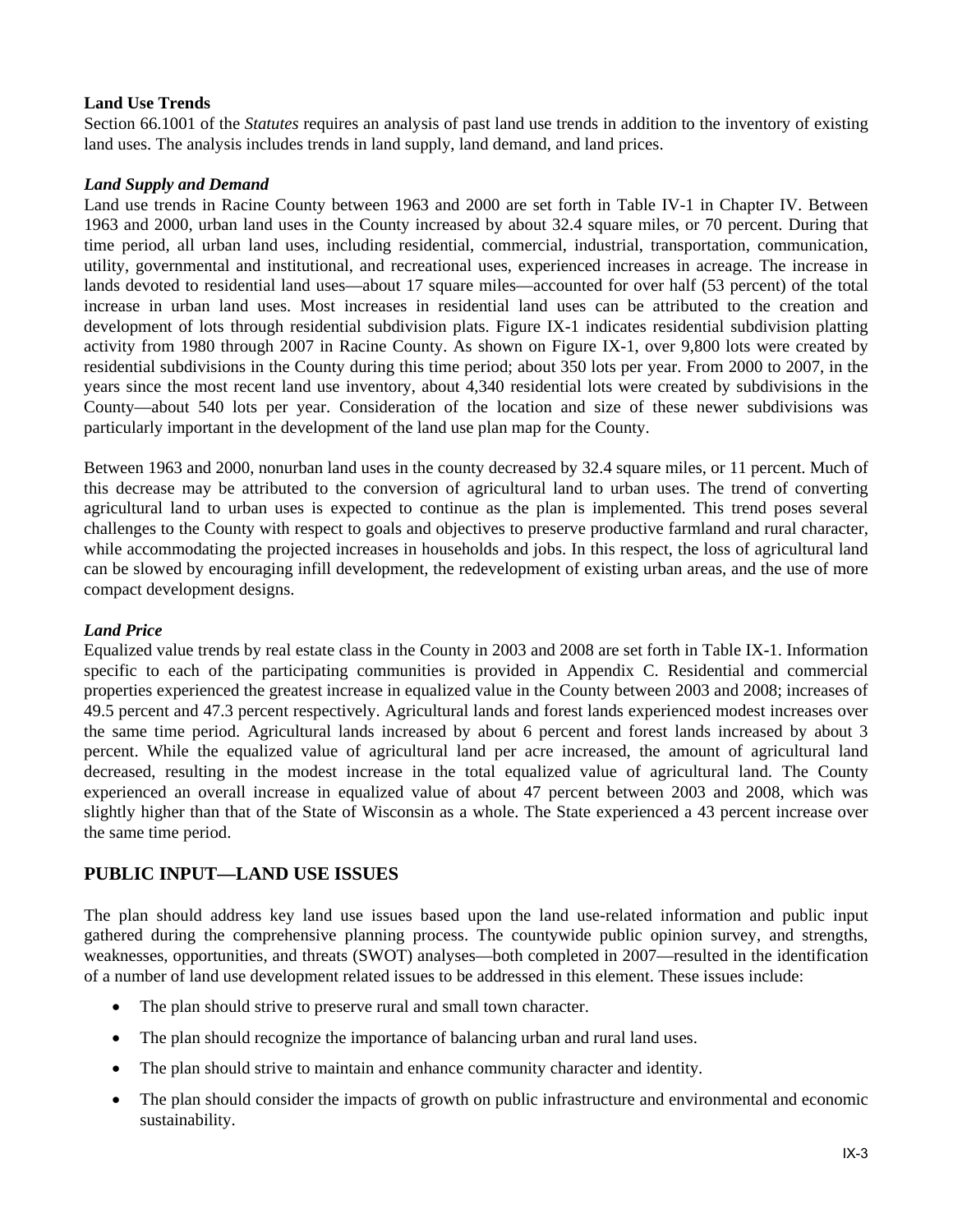- The plan should identify sufficient lands for new residential development having the capability to accommodate a diversity of housing choices.
- The plan should strive to redevelop older urban and downtown areas.
- The plan should strive to accommodate mixed use developments that could include housing, jobs, shopping, and schools.
- The plan should identify sufficient lands to accommodate job growth and economic development in the County.
- The plan should strive to preserve open space land.
- The plan should encourage the implementation of financial tools and incentives to preserve agricultural and open space lands.
- The plan should seek to balance the preservation of open space lands with property rights.
- The plan should strive to protect wetlands, forest lands, areas of wildlife habitat, Lake Michigan, inland lakes, and park and open space lands.
- The plan should strive to protect surface water and ground water quality and quantity.
- The plan should strive to maintain the environmental health of the County.
- The plan should recognize and take into consideration the impacts of new developments on agricultural and open space lands and uses.

# **RACINE COUNTY LAND USE PLAN**

The land use plan for Racine County and its communities sets forth major objectives concerning the desirable physical development of the planning area. The land use plan for the Racine County planning area, as set forth in this chapter, consists of recommendations for the type, amount, and spatial location of the various land uses required to serve the needs of the residents of Racine County and its communities to the year 2035. The plan is intended to guide the physical development of the planning area into a more efficient and attractive pattern and to promote the public health, safety, and general welfare.

### **Plan Determinants**

A number of important determinants, described elsewhere in this report, underlie the multi-jurisdictional land use plan for the Racine County planning area, including:

- Existing land use conditions and trends;
- Location of environmentally significant lands, including environmental corridors, floodlands, and areas of soils poorly suited for urban development;
- Location of productive agricultural soils;
- Projections of future population, household, and employment levels;
- Public input on land use;
- Existing local and neighborhood area plans;
- Evaluation, update, and development of local and neighborhood plans through meetings with community officials;
- Planned urban service areas;
- Goals, objectives, and recommendations of the adopted regional land use plan; and
- County and community goals and objectives.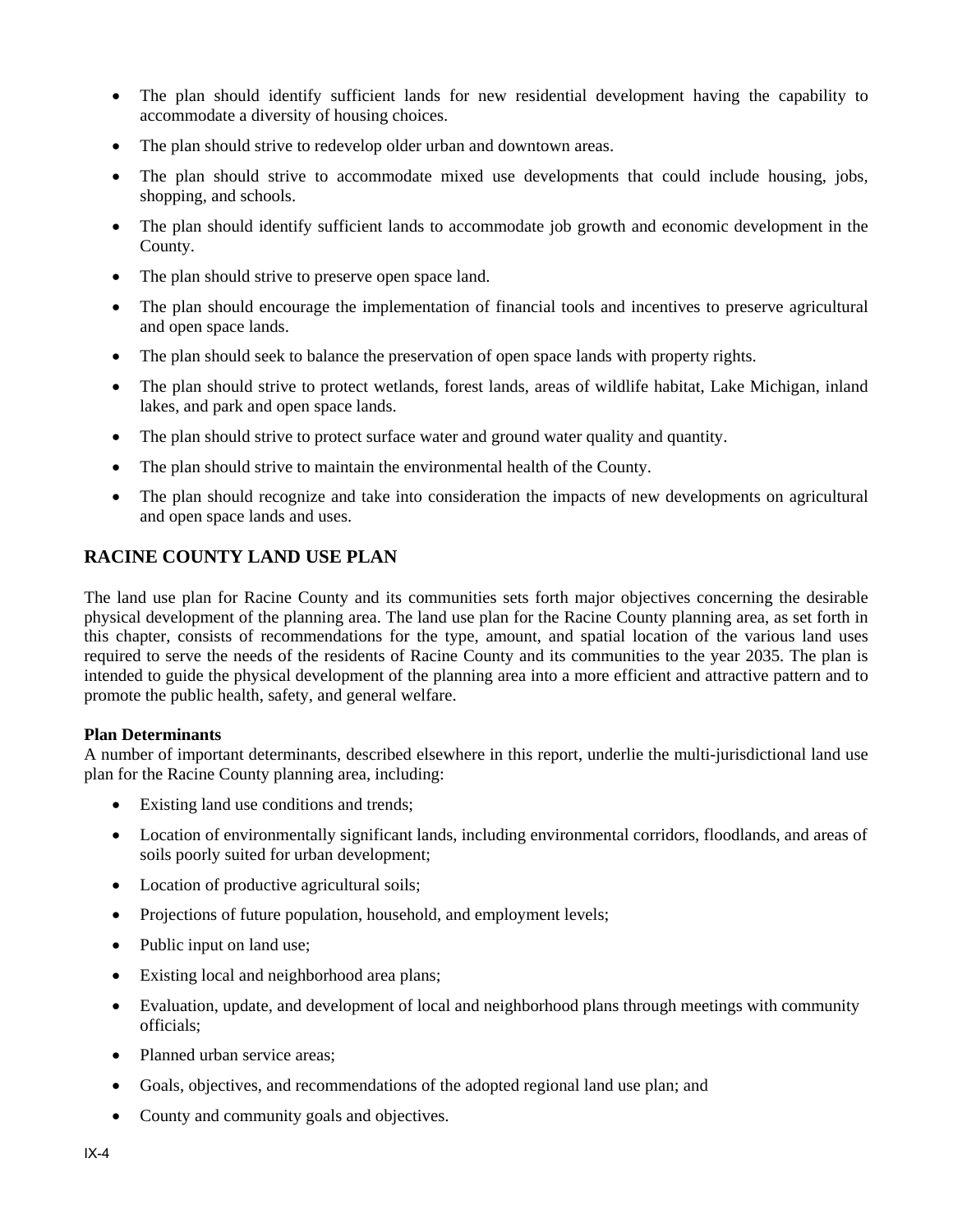### **Recommended Land Use Plan for the Racine County Planning Area**

The recommended land use plan for the Racine County planning area is presented graphically on Map IX-1. Quantitative data relative to the plan are provided in Table IX-2. As a multi-jurisdictional plan, the recommended land use plan map for the Racine County planning area reflects locally identified planned land uses within each community's current boundaries. Recommended land use plan maps for each of the communities in the planning area, along with associated quantitative data relative to each local land use plan, are presented in Appendix D. Local land use plans for cities and villages within the County planning area can include areas outside of their corporate limits within adjacent towns. As shown on the local land use plan maps in Appendix D, the planning areas for the City of Burlington and the Villages of Waterford and Union Grove include lands outside of their respective corporate limits. This issue is discussed in greater detail later in this chapter and in Chapter XVI, *Intergovernmental Cooperation Element.*

The multi-jurisdictional land use plan is a composite of local plans and was developed in accordance with the previously identified plan determinants. The land use plan seeks to encourage new urban development within planned urban service areas; it envisions that new residential development outside of planned urban service areas would occur primarily at rural densities; and it calls for the preservation of the primary environmental corridors and the most productive farmlands remaining within the planning area. The County and local land use plan maps identify areas where new urban development could be accommodated during the planning period and provide a means of relating day-to-day development decisions to long-range development needs. However, the precise timing and location of future development is dependent on a number of factors including the political and economic climate and the availability of essential services such as public sanitary sewer and water. Consequently, it is possible that not all of the lands identified for future urban development will be fully developed by the year 2035.

### *Residential Development*

Proper consideration of the land use plan requires an understanding of the residential density concepts involved. Under the Racine County multi-jurisdictional land use plan, "urban" residential development is defined as residential development which occurs at densities of less than 1.5 acres per dwelling unit. The definition of "suburban" and "rural" density residential development varies by community. In the Village of Caledonia and the Towns of Burlington, Raymond, and Waterford, suburban density is defined as 1.5 to 4.9 acres per dwelling unit, and rural density is defined as at least five acres per dwelling unit. In the Villages of Rochester and Union Grove, and the Towns of Dover, Norway, and Yorkville, suburban density is defined as 1.5 to 2.9 acres per dwelling unit, and rural density is defined as at least three acres per dwelling unit. As shown on the local land use plan maps in Appendix D, a number of communities have identified more specific density ranges within the "urban" residential development category.

The land use plan envisions the following with respect to urban and suburban residential development within the planning area:

- 1. Additional urban residential land uses would be created through the infilling of existing vacant lots in areas already committed to such use in platted subdivisions, on vacant developable land in designated urban residential areas located within planned urban service areas, as well as on lands designated for redevelopment to urban residential or mixed-use residential uses.
- 2. Additional suburban residential land uses would be created through the infilling of existing vacant lots in areas already committed to such use in platted subdivisions and certified survey maps, as well as on vacant developable land in designated suburban residential areas.
- 3. As set forth in Table IX-2:
	- Between 2000 and 2035, urban residential lands within the planning area are anticipated to increase by about 11,900 acres, or about 66 percent.
	- Between 2000 and 2035, suburban residential lands within the planning area are anticipated to increase by about 1,630 acres, or about 148 percent.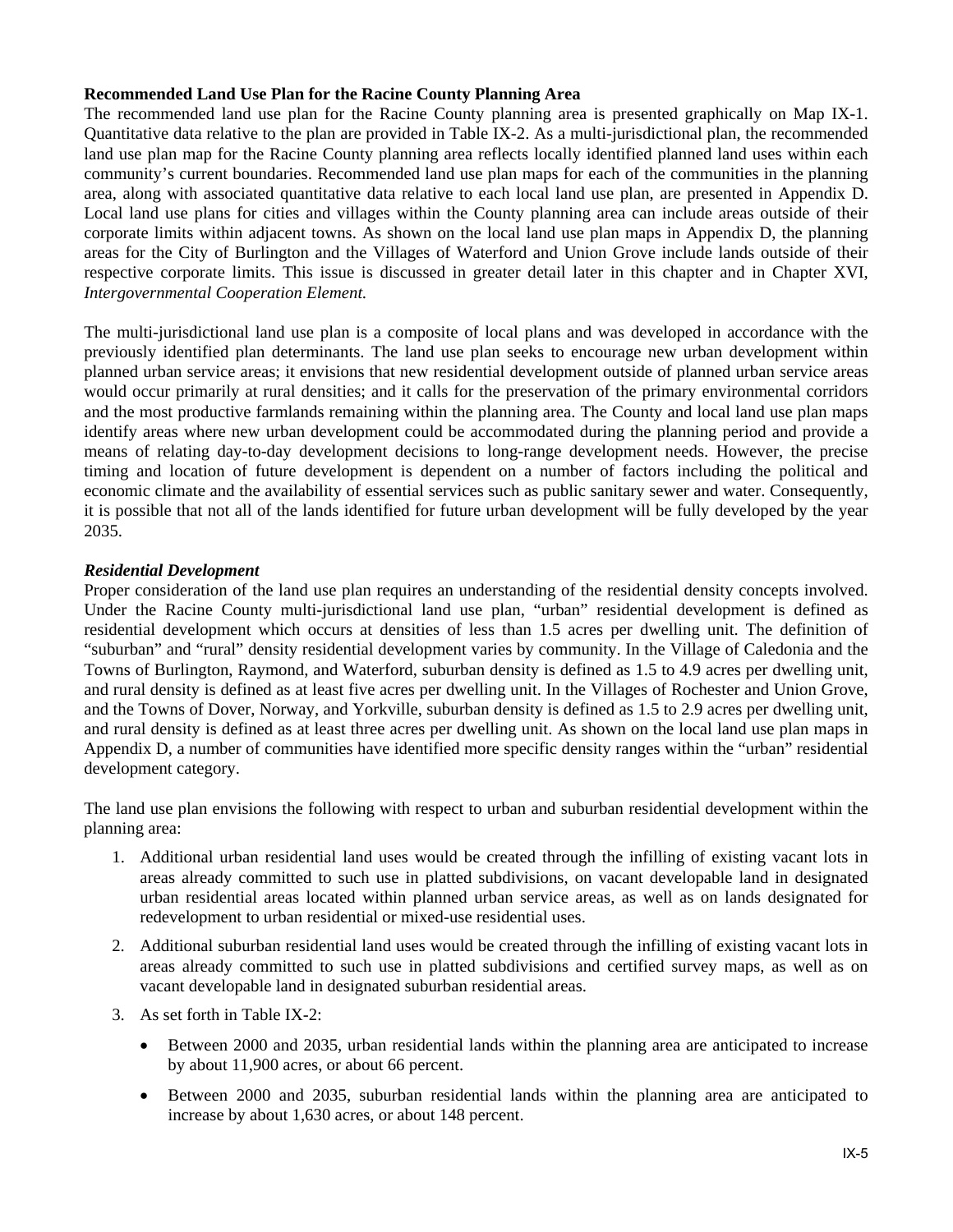The residential density categories identified on the County and local land use plan maps are intended to reflect the overall density within a given area. The specific residential density category identified could be comprised of varying lot sizes, including existing substandard lots, as well as an appropriate mix of housing types and styles, including single-family, two-family, and multi-family structures, subject to appropriate zoning.

### *Commercial Development*

The land use plan envisions the following with respect to commercial development within the planning area:

- 1. Additional commercial land uses would be created through the development of vacant developable land in designated commercial areas, and on lands designated for redevelopment to commercial use or mixed uses. Commercial areas as identified on the County land use plan map and on the local land use plan maps include lands categorized as commercial, limited commercial, office park, and mixed use-commercial and residential. While not specifically shown on the land use plan map, it is also anticipated that additional commercial uses would be created through the development of office and commercial service uses as complementing uses within industrial/business parks, as well as the development of neighborhood shopping centers in association with new residential neighborhoods. The type and size of commercial and mixed-use developments to be accommodated will need to be reviewed on a case-by-case basis by local officials to determine that the projects proposed are in the best interest of the community and consistent with long term plan objectives and policies.
- 2. As set forth in Table IX-2, between 2000 and 2035, commercial land uses within the planning area are anticipated to increase by about 2,700 acres, or about 140 percent.

### *Industrial Development*

The land use plan envisions the following with respect to industrial development within the planning area:

- 1. Additional industrial land uses would be created through the development of vacant developable land in designated industrial areas, and on lands designated for redevelopment to industrial uses. Industrial areas as identified on the County land use plan map and on the local land use plan maps include lands categorized as industrial and industrial/business park. The type and size of industrial developments to be accommodated will need to be reviewed on a case-by-case basis by local officials to determine that the projects proposed are in the best interest of the community and consistent with long term plan objectives and policies.
- 2. As set forth in Table IX-2, between 2000 and 2035, industrial land uses within the planning area are anticipated to increase by about 5,000 acres, or 207 percent.

### *Transportation, Communication, and Utility Development*

The land use plan envisions the following with respect to transportation, communication, and utility development within the planning area:

- 1. Additional transportation, communication, and utility land uses would be created through the development of needed streets and highways in developing urban areas, airport expansions, and expansion of utility facilities such as sewage treatment plants.
- 2. As set forth in Table IX-2, between 2000 and 2035, transportation, communication, and utility land uses within the planning area are anticipated to increase by about 5,200 acres, or about 39 percent.

### *Governmental and Institutional Development*

The land use plan envisions the following with respect to governmental and institutional development within the planning area:

1. Additional governmental and institutional land uses would be created through the development of vacant developable land designated for such uses. These areas primarily relate to the development and expansion of government, school, and church facilities. While not specifically shown on the land use plan map, it is also anticipated that additional governmental and institutional uses would be created as supporting uses in association with new residential neighborhoods.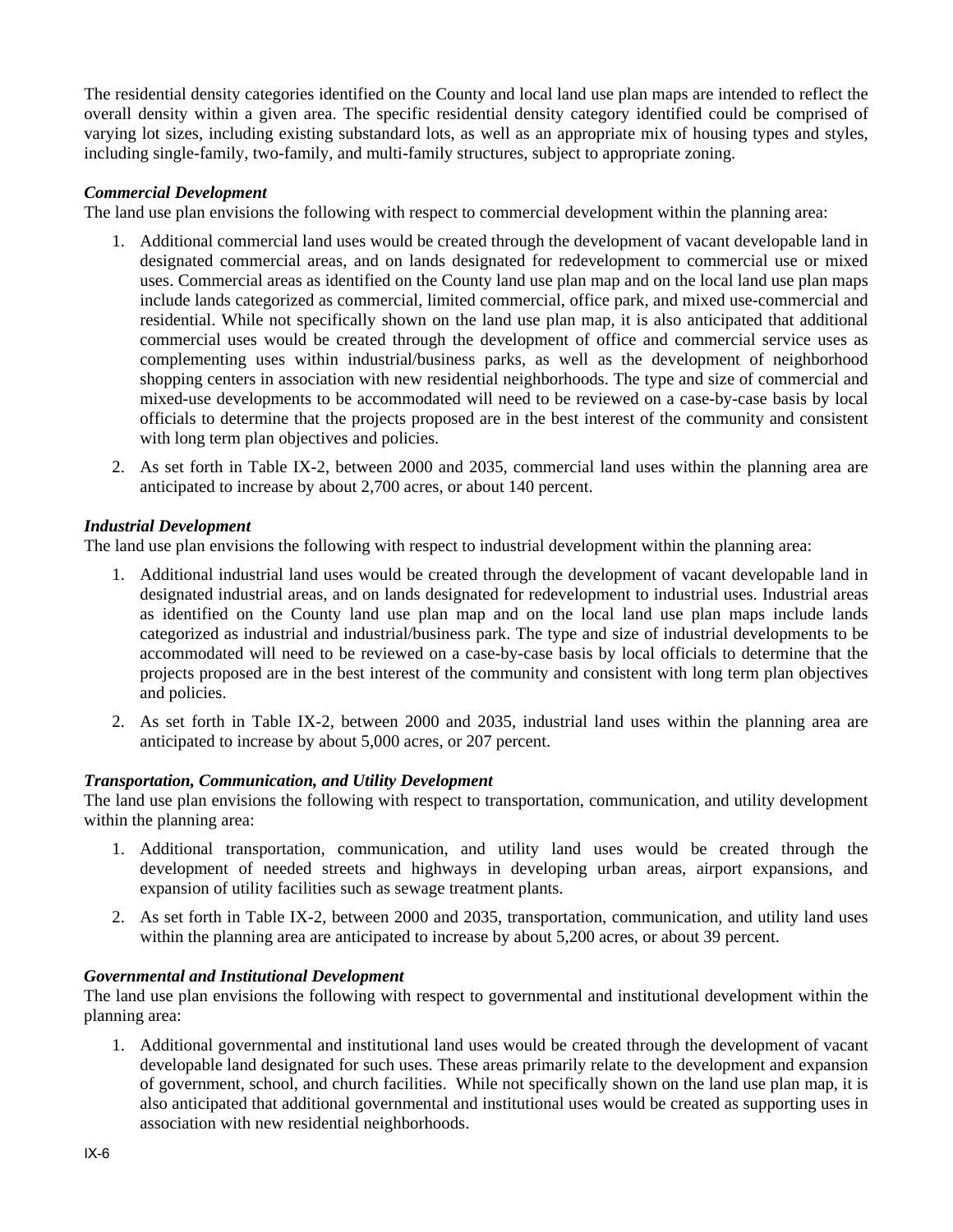2. As set forth in Table IX-2, between 2000 and 2035, governmental and institutional land uses within the planning area are anticipated to increase by about 650 acres, or about 29 percent.

### *Recreational Development*

The land use plan envisions the following with respect to recreational development within the planning area:

- 1. Additional recreational land uses would be created through the further development of existing park sites and the development of new park sites in developing urban areas in association with new residential neighborhoods.
- 2. As set forth in Table IX-2, between 2000 and 2035, recreational land uses within the planning area are anticipated to increase by about 1,400 acres, or about 47 percent.

### *Urban Reserve*

The Village of Rochester, and the Towns of Dover, Raymond, and Yorkville contain certain lands which, while envisioned for future urban uses, may prove difficult to develop due to such constraints as limited highway access and the cost of providing sanitary sewer service. Recognizing such constraints, and further recognizing that not all such lands will be needed for urban development during the planning period, local officials for the aforereferenced communities determined that these areas should be identified on the County and local land use plan maps as "urban reserve." This will allow the Village of Rochester and the Towns of Dover, Raymond, and Yorkville the flexibility to consider various future land uses as specific development proposals are forwarded to local officials. Regardless of the specific types of urban development that might be accommodated in these areas, the plan recommends that development should occur only with the provision of public sanitary sewer service. As set forth on Table IX-2 and shown on Map IX-1, these areas encompass approximately 1,150 acres, less than 1 percent of the planning area.

While not shown on the land use plan map, Town of Norway officials recognize the possibility that certain lands located within the STH 36 corridor (lands within approximately one-half mile of the highway), between Wind Lake and Waterford, may be desirable for urban development in the future. As development plans are forwarded to local officials for this area that are deemed appropriate to provide an overall benefit to the community, local officials have the flexibility to formally amend the comprehensive plan to accommodate the proposed urban development. With respect to the potential development of this area, Town officials have indicated that miniwarehouse development would not be appropriate. Regardless of the specific types of urban development that might be accommodated in this area, the plan recommends that development should occur only with the provision of public sanitary sewer service.

As shown on Map 2a in Appendix D, the City of Racine has identified a "mixed use urban reserve area" that encompasses an area of downtown Racine. Unlike the urban reserve areas described above, this area in the City of Racine may not consist of vacant developable land but is intended to highlight an area for which the City has completed detailed plans. The intent is to provide the City with greater flexibility in reviewing and approving development proposals with respect to recommendations contained in detailed City plans for this area.

### *Agricultural, Rural Residential, and Open Land*

Comprehensive plan recommendations with respect to "prime agricultural lands" and "agricultural, rural residential, and open land" are described in detail in Chapter X, *Agricultural, Natural, and Cultural Resources Element.* The land use plan envisions the following with respect to agricultural, rural residential, and open land within the planning area:

- 1. The existing agricultural lands located within planned urban service areas would, as market demand dictates, be converted to urban uses.
- 2. The existing agricultural lands located outside of planned urban service areas, but designated for future urban or suburban development would, as market demand dictates, be converted to such uses.
- 3. The prime agricultural lands identified on the land use plan map in the Village of Mt. Pleasant, and the Towns of Burlington and Waterford would be preserved in agricultural uses.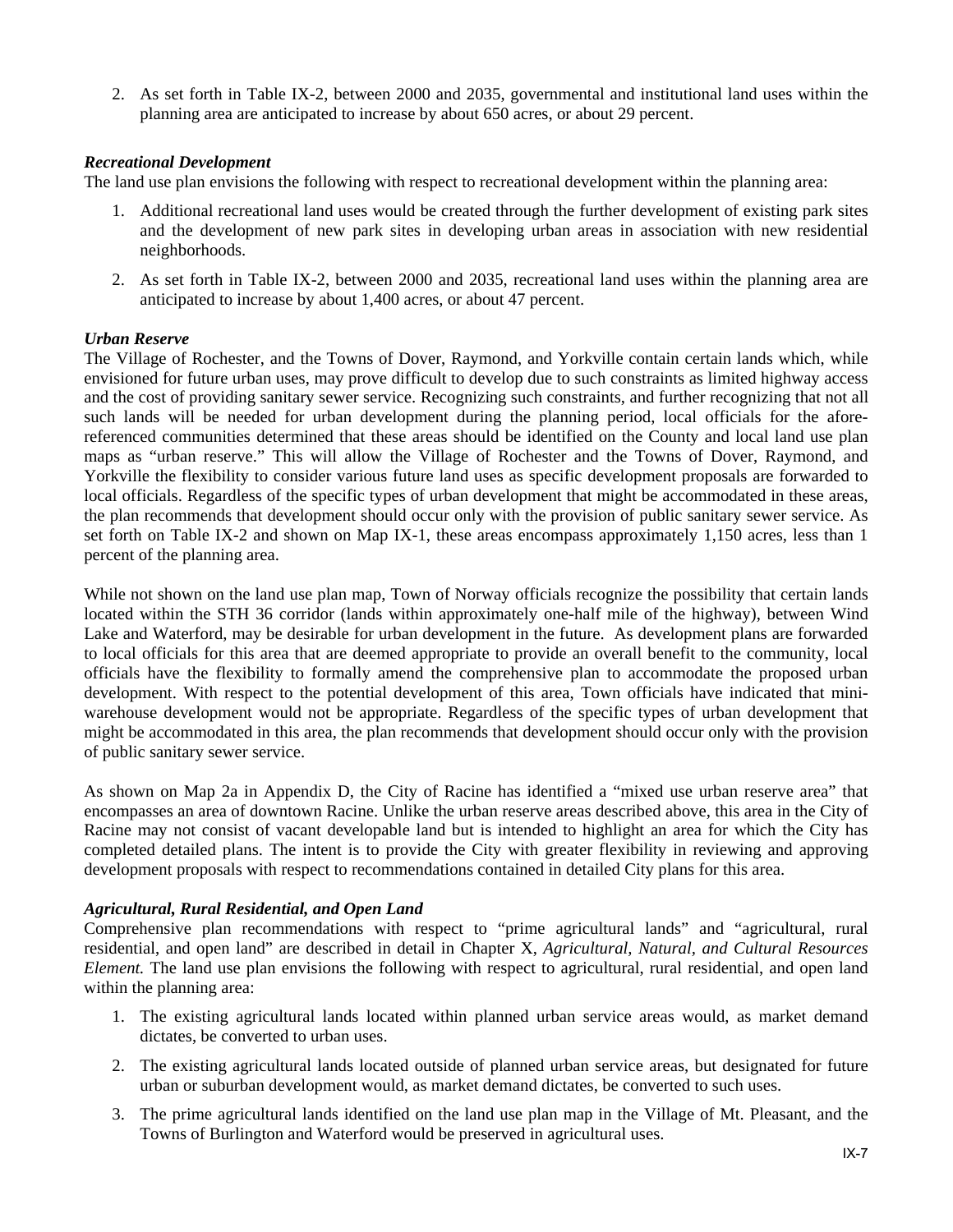- 4. Other agricultural, rural residential, and open land not identified for future urban or suburban development would continue in such uses or would accommodate new rural residential development (see maps in Appendix D for rural development density). Rural density residential development is intended to reflect the overall density within the identified rural area and could be comprised of varying lot sizes, including existing substandard lots.
- 5. As set forth in Table IX-2, between 2000 and 2035, agricultural and open lands are anticipated to decrease by about 31,800 acres, or about 23 percent. Of the decrease in agricultural lands, about 1,800 acres, or 6 percent, is attributable to the planned restoration of agricultural lands to more natural conditions, as environmental corridors and isolated natural resource areas. As could be expected, the loss of agricultural lands is most significant in the communities that anticipate the most growth. In this respect, about 15,100 acres of land are anticipated to be converted to urban uses in the Villages of Caledonia and Mt. Pleasant combined—about 48 percent of the anticipated decrease in agricultural land.

### *Environmental Corridors and Isolated Natural Resource Areas*

Comprehensive plan recommendations with respect to environmental corridors and isolated natural resources areas are described in detail in Chapter X, *Agricultural, Natural, and Cultural Resources Element."* The land use plan envisions the following with respect to environmental corridors and isolated natural resource areas within the planning area:

- 1. Primary environmental corridors would be preserved in essentially natural open uses. As set forth in Table IX-2, by the year 2035, primary environmental corridors within the planning area are anticipated to increase by about 1,050 acres, or about 5 percent. The increase includes currently farmed floodplains adjacent to existing primary environmental corridors within planned urban areas and lands within State owned properties that may be expected to revert to more natural conditions over time and become part of the corridor.
- 2. Secondary environmental corridors and isolated natural resource areas should be considered for preservation as the process of urban and rural development proceeds based upon local needs and concerns. As set forth in Table IX-2, by the year 2035, secondary environmental corridors and isolated natural resource areas within the planning area are anticipated to increase by about 720 acres, or about 5 percent. The increase includes currently farmed floodplains adjacent to existing secondary environmental corridors and isolated natural resource areas within planned urban areas that may be expected to revert to more natural conditions over time and become part of the resource area.

### *Other Open Lands to be Preserved*

The land use plan envisions the following with respect to other open lands to be preserved within the planning area:

- 1. Other open lands to be preserved are lands specifically identified in local plans, and may include open lands in public ownership and lands anticipated to remain in open uses after the surrounding area has been developed. Such lands are anticipated to remain in open uses, potentially reverting to more natural conditions and becoming part of adjacent environmental corridors or isolated natural resource areas.
- 2. As set forth in Table IX-2, between 2000 and 2035, other open lands to be preserved within the planning area are anticipated to increase by about 230 acres, or about 57 percent.

### *Extractive and Landfill Uses*

Comprehensive plan recommendations with respect to extractive uses are described in detail in Chapter X, *Agricultural, Natural, and Cultural Resources Element.* The land use plan envisions the following with respect to extractive and landfill uses within the planning area:

- 1. The plan recognizes the continued operation of existing extractive and landfill facilities, as well as the possible expansion of such facilities to adjacent lands subject to appropriate zoning.
- 2. As set forth in Table IX-2, between 2000 and 2035, lands devoted to extractive and landfill uses are anticipated to increase by as much as 100 acres, or about 6 percent. However, on-going restoration of these areas may be expected to keep the amount of land in active extractive or landfill use from increasing significantly, as areas mined and landfills are returned to useable open space.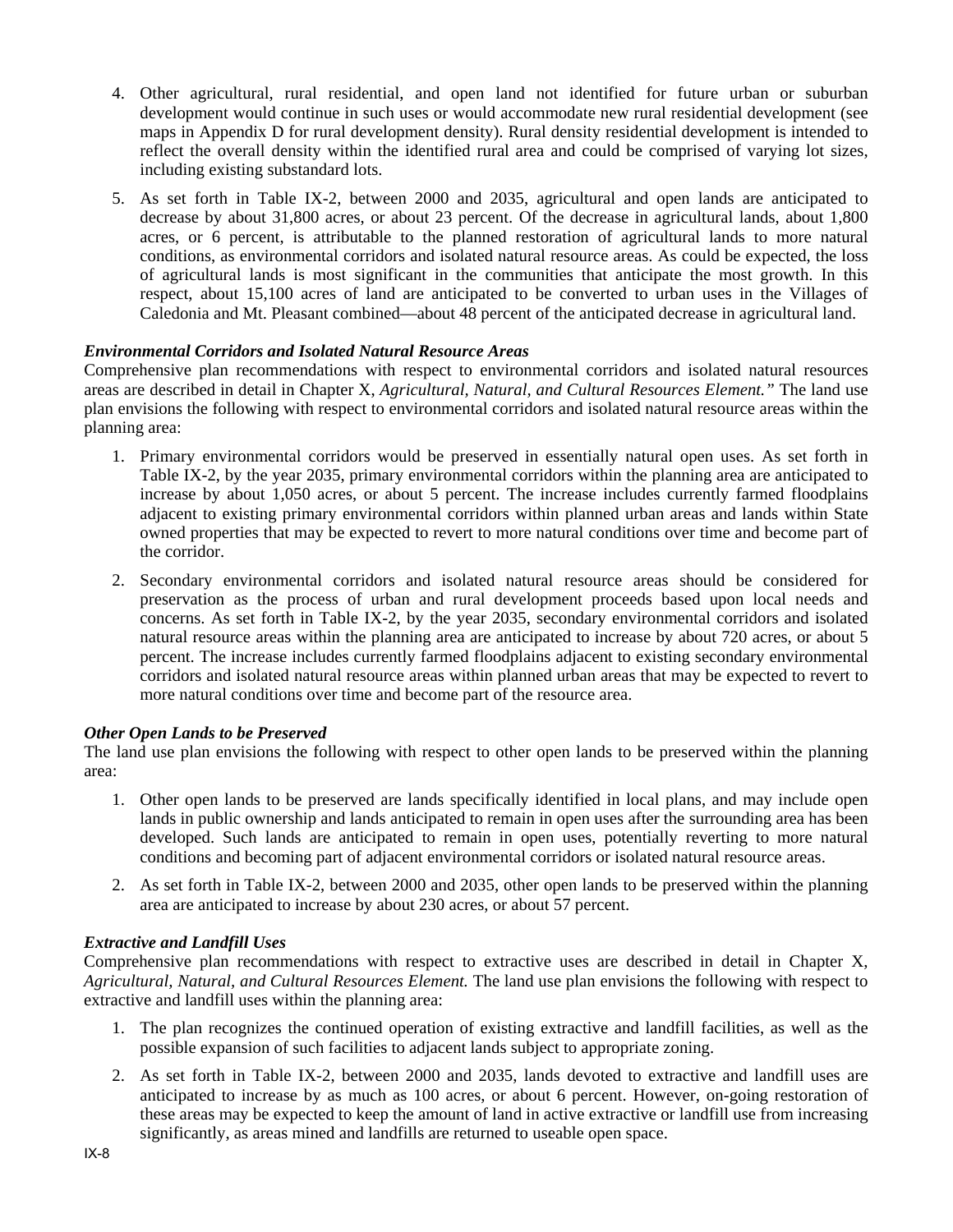### **Opportunities for Redevelopment and Smart Growth Areas**

The greatest opportunities for redevelopment in the County exist where there is available land served by existing infrastructure. Areas identified for potential commercial and industrial redevelopment have been identified on Maps XIV-1, XIV-1a, and XIV-1b, and in Table XIV-1 in Chapter XIV, *Economic Development Element*. These are environmentally contaminated areas that are served by existing infrastructure and identified by local officials as without a current economically viable use. These sites are eligible for a number of the various Brownfield grant programs inventoried in Chapter XIV to offset site cleanup costs. Opportunities for commercial redevelopment and infill development can also be found in the older and underutilized commercial buildings and parcels located in and adjacent to the traditional downtowns of the cities and villages located in the County. Several communities have undertaken downtown redevelopment efforts, most notably the Cities of Burlington and Racine. Several economic development programs that can help to facilitate downtown commercial district rehabilitation are inventoried and recommended for further study and implementation by Racine County and its communities in Chapter XIV. Additional opportunities for commercial, mixed use, multi-family, or light industrial redevelopment may occur in some of the older commercial and industrial districts located within urban service areas.

As shown on Table II-16 in Chapter II, the condition of the existing housing stock in the County is generally in fair to excellent shape; however, the opportunity for residential redevelopment still exists in the County. One possible opportunity for residential redevelopment and infill development lies in mixed use and high density residential developments on underutilized parcels in and adjacent to the traditional downtown areas of the County. Another possibility for residential redevelopment is to rehabilitate the limited number of residential structures identified in the County as being in unsound or poor condition. An opportunity also exists to increase the provision of affordable housing in the County through the maintenance of existing housing stock as opposed to redevelopment, due to the condition of the existing housing stock in the County. Many of the older neighborhoods and housing units within the County that might be targeted for residential maintenance are still in at least fair condition. The housing units in these areas are generally smaller in size and located on smaller lots than newer single-family housing units. Smaller homes on smaller lots are typically more affordable than newer, larger homes that are typically located on larger lots.

Smart Growth Areas, as defined by Section 16.965 of the *Wisconsin Statutes*, must be identified as part of the County's comprehensive plan to meet the requirements of the comprehensive planning grant awarded to the County by the Wisconsin Department of Administration. Smart growth areas are defined by the *Statutes* as "an area that will enable development and redevelopment of land with existing infrastructure and municipal, State, and utility services, where practicable, or that will encourage efficient development patterns that are both contiguous to existing development and at densities which have relatively low municipal, State governmental, and utility costs."

As set forth in the preceding paragraphs, the following "Smart Growth Areas" have been identified in Racine County:

- Environmentally contaminated sites identified by local governments as suitable for redevelopment
- Underutilized parcels in and adjacent to traditional downtowns
- Aging commercial and industrial districts located in urban service areas
- Undeveloped land within planned urban service areas that is adjacent to existing development and does not encompass lands with significant environmental features or potential for long-term agricultural use.

The opportunities for redevelopment and smart growth areas envisioned under the County comprehensive plan are consistent with the land use design concepts developed under the regional land use plan. The regional land use plan was designed to accommodate new urban development in planned urban service areas, including infill development and redevelopment where appropriate. The regional plan envisions that about 90 percent of residential growth would be accommodated in medium and high density ranges within planned urban service areas. Residential development at these densities facilitates the efficient provision of basic urban facilities and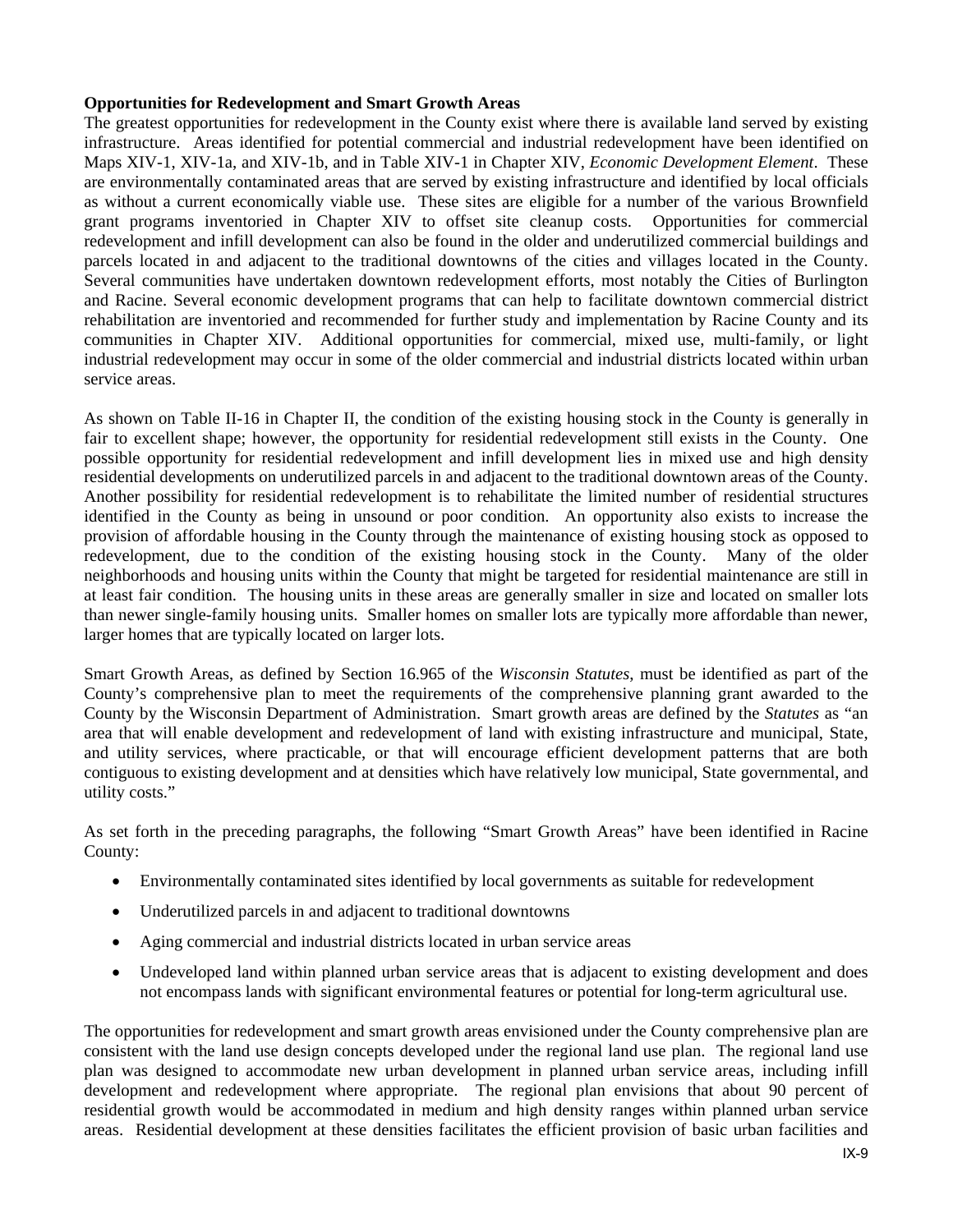services. Compact development in urban service areas also moderates the amount of agricultural land that has to be converted to urban use to accommodate anticipated growth in population and households. The regional land use plan also designates additional land for commercial and industrial growth, and associated employment, within planned urban service areas.

### **Potential Land Use Conflicts**

Land use conflicts between communities in the County are most common in town areas directly adjacent to cities and villages. Conflicts arise as towns allow or plan for residential development near city and village borders at densities that are not cost efficient for cities and villages to provide with urban services, at such time as the city or village might annex that part of the town. Conversely, conflicts arise as cities and villages review and deny proposed subdivisions within extraterritorial plat review areas, which prevents residential development in the towns. Extraterritorial plat review areas are shown on Map VI-5 in Chapter VI. A boundary agreement or cooperative land use planning between a town and an adjacent city or village is one way to avoid such conflicts. Boundary agreements will be discussed in greater detail in Chapter XVI, *Intergovernmental Cooperation Element.*

The potential for land use conflicts is greatest in the County within the portions of city and village planning areas that overlap with the towns. In accordance with Section 62.23 of the *Statutes*, a city or village planning area can include areas outside of its corporate limits, including any unincorporated land outside of the city or village boundaries that, in the plan commission's judgment, relates to the development of the city or village. Potential land use conflicts can arise when areas are included in both the town comprehensive plan and the city or village comprehensive plan, with different or conflicting land uses recommended by each plan. Map IX-2 shows the planning areas identified by cities and villages in Racine County as part of this multi-jurisdictional comprehensive plan. City and village planning areas cannot overlap. Areas of potential land use conflicts between communities have been identified on Map XVI-1 in Chapter XVI, and are discussed in detail in that chapter.

# **URBAN DEVELOPMENT TOOLS AND TECHNIQUES**

While it is expected that Federal, State, County, and local public land use regulations will be important in achieving plan recommendations with respect to future land use development and redevelopment in the county, other urban development tools and techniques have a potential role in plan implementation. These include, but are not limited to neighborhood and special district planning, official mapping, and community design and sustainability concepts. Conservation techniques that are more applicable to rural areas are discussed in Chapter X. These include conservation easements, conservation subdivision design, lot averaging, purchase of development rights, and transfer of development rights. Other resource conservation techniques are discussed in Chapter XIII of the plan report.

### **Neighborhood and Special District Planning**

Within the context of county and community-level plans, detailed neighborhood development plans should be prepared for each residential neighborhood or special district where significant growth is expected. While such plans may also vary in format and level of detail, they should generally include the following:

- Designate future collector and land access street locations and alignments, pedestrian paths and bicycle ways, and, as appropriate, the configuration of individual blocks and lots.
- Further classify residential areas as to structure type and density, with the mix of housing structure types and lot sizes resulting in an overall density for the neighborhood consistent with that recommended in the community-level plan.
- Identify specific sites for neighborhood parks, schools, and retail and service centers which are recommended on a general-site-location basis in the community-level plan.
- Identify environmentally significant areas to be preserved consistent with the community-level plan.
- Indicate areas to be reserved for stormwater management and utility easements.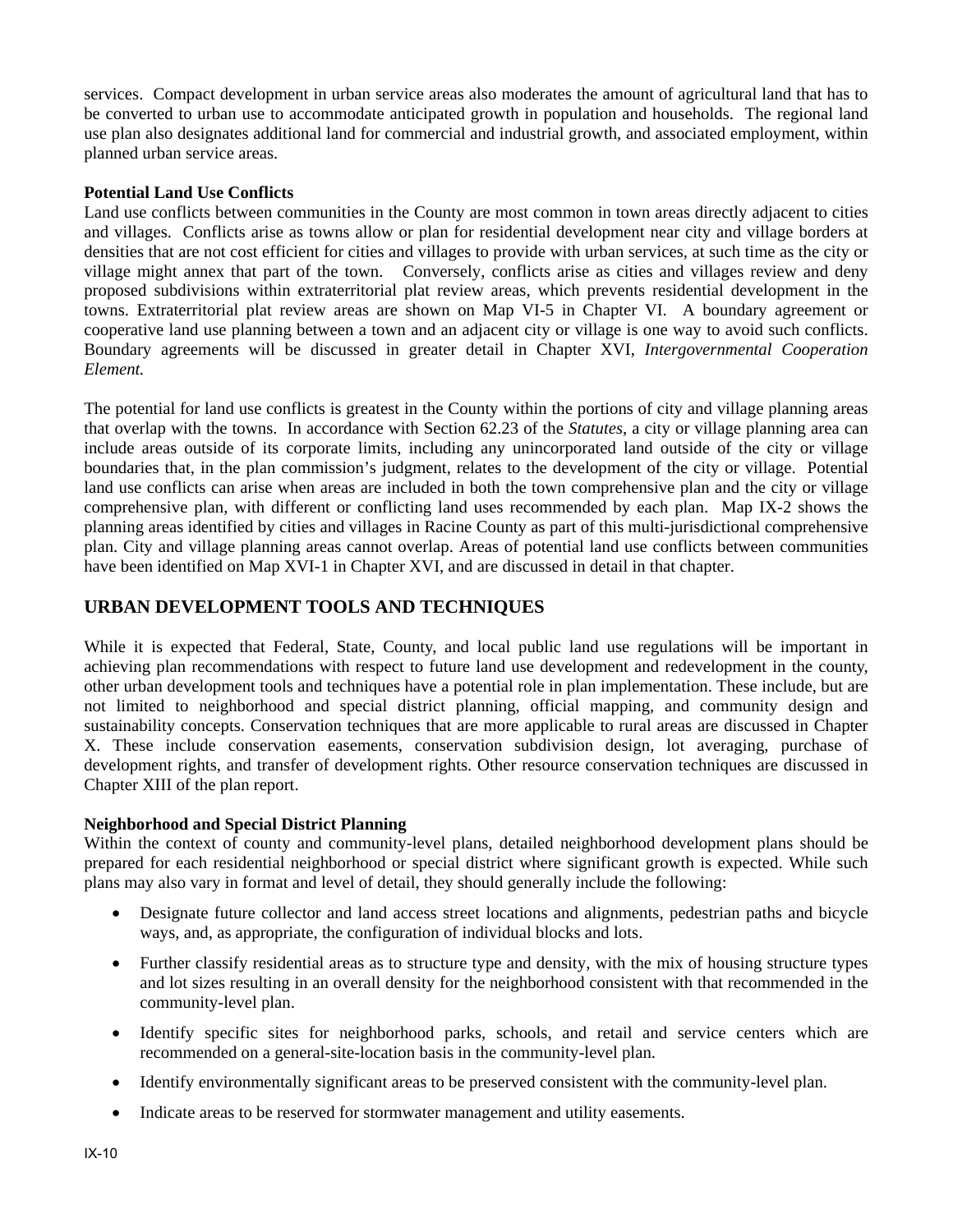The neighborhood planning process should make full use of the many design concepts that can enhance the living environment and increase efficiency in the provision of urban services and facilities and in travel patterns. Among these design concepts are the following:

- Mixed-Used Development: Residential development in mixed use settings can provide a desirable environment for a variety of household types seeking the benefits of proximity to places of employment as well as civic, cultural, commercial, and other urban amenities. Examples of mixed use settings include dwellings above the ground floor of commercial uses and residential structures intermixed with, or located adjacent to, compatible commercial, institutional, or other civic uses.
- Traditional Neighborhood Development: The term "traditional neighborhood development" refers to very compact, pedestrian-oriented, mixed-use neighborhoods typically characterized by a gridlike street system and street-oriented setbacks and building designs. The overall design, including the layout of streets and sidewalks, encourages walking and bicycling as alternatives to automobile transportation within the neighborhood.
- Transit-Oriented Development: The term "transit-oriented development" refers to compact, mixed-use development whose internal design is intended to maximize access to a transit stop located within or adjacent to the development. Within the development, commercial uses and higher-density residential uses are located near the transit stop. The layout of streets and sidewalks provides convenient walking and bicycling access to the transit stop.

In addition to plans for developing neighborhoods, detailed plans should also be prepared for mature neighborhoods or special-purpose districts showing signs of land use instability or deterioration. Such plans should identify areas recommended for redevelopment to a different use, areas recommended for rehabilitation, any local street re-alignments or improvements, and other public utility and facility improvements. Special consideration should be given in such planning to overcoming contamination problems at, and reuse of, brownfields. Redevelopment plans should seek to preserve those historic, cultural, and natural features and features of the urban landscape which provide for neighborhood identity within the larger urban complex. Such plans should maximize opportunities for the provision of living arrangements and amenities that are unique to older communities in the County, such as "downtown" housing and urban waterfront development.

### **Community Design and Sustainability**

One of the goals of the comprehensive plan is to achieve a community that is aesthetically pleasing and efficient while promoting a sustainable land use pattern that meets the social, economic, physical, ecological, and qualityof-life needs of the County and all its communities, maintaining a sense of place in urban and rural areas.

Community design includes beautification techniques, such as tree planting programs, Main Street redevelopment, neighborhood enhancements, and the aesthetic benefits of buffering and landscaping. A welldesigned County will attract quality development, improve the visual character, and enhance important natural resources. Community design is an integral part of the planning process, and directly affects land use patterns, transportation planning, and neighborhood livability.

As Racine County's population grows, sound community design concepts and methods should be utilized to accommodate new residential, commercial, utility, community facility, and industrial development. Development designs should be environmentally sensitive and complement adjacent land uses. In urbanized areas of the County, new growth can be accommodated through compatible infill, higher density mixed-use development, and redevelopment areas. Mixed-use development, Traditional Neighborhood Development (TND), and Transit-Oriented Development (TOD) are types of development associated with high-density areas. For example, mixeduse development may help minimize street and utility requirements and promote alternative modes of transportation, particularly if such development is designed to provide high-density residential development; employment opportunities; transit, bike, and pedestrian facilities; parks; retail areas; and personal services. Mixed-use developments, TND, and TOD are described earlier in this chapter.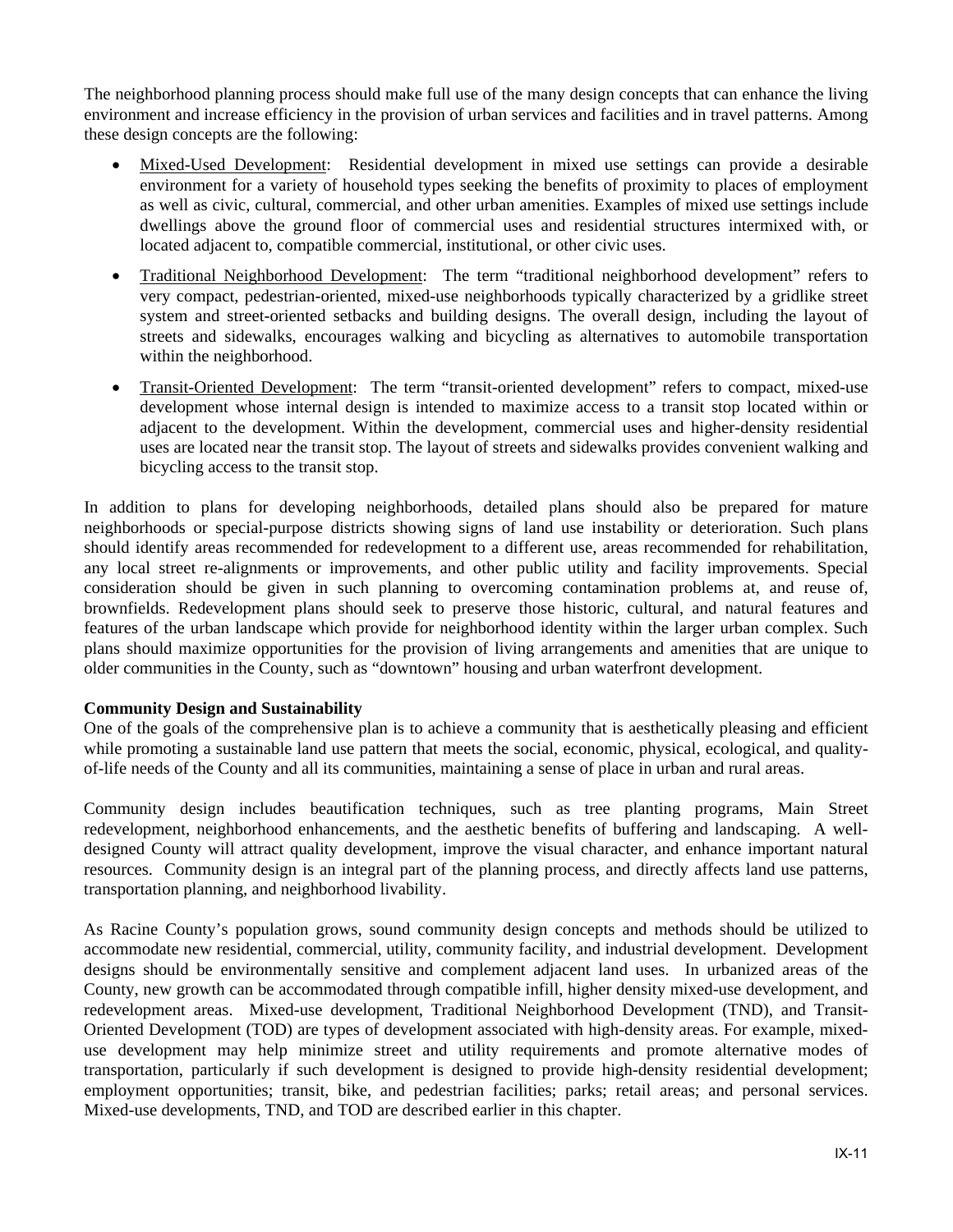Neighborhood planning designs should also incorporate pedestrian/bike trails, pathways, and multi-use trails as means of transportation or recreational activity. New development should be designed so it is compatible with established development.

Commercial and office uses should be grouped in commercial nodes or located in suitable locations in mixed use neighborhoods. Ideally, mixed-use development in redevelopment areas should promote the use and improvement of existing infrastructure, increase pedestrian activity and transit use, and provide needed goods and services for nearby residents. Industrial uses and business and industrial parks should be developed in areas served by existing infrastructure with convenient access to transportation facilities. Such areas should also be served by transit to serve employees, where practicable, and should have pedestrian access and facilities between transit stops and employment centers.

In rural or nonsewered areas of the County, the development of urban land uses should be minimized and limited to hamlet areas or other rural centers, and the emphasis should be on conserving and protecting agricultural, natural, and cultural resources, while allowing compatible residential development. Conservation subdivision designs, sometimes referred to as cluster development design, may be used to accommodate residential development at appropriate densities, with residential dwellings occurring in clusters, thus preserving agricultural lands, protecting environmentally sensitive areas, historic areas and community landmarks, or providing open space and recreational facilities. Conservation subdivision design techniques and guidelines are described in Chapter X of this report.

The use of flexible zoning techniques within cities, villages, and towns is encouraged throughout the County to accommodate a variety of housing options, such as infill development, accessory dwelling units, live-work units, planned unit developments (PUDs), TND, and cluster development. "Universal design" concepts, which provides increased accessibility for disabled persons by providing homes with wider doors and hallways, step-free level surfaces, locating key rooms on ground or first floor levels, and other features, should also be considered during the review of proposed development projects. The scale of buildings should be consistent with the surrounding area. In addition, variation in the sizes of lots and homes should be considered in the same neighborhood to avoid a repetitious façade on the homes in a subdivision or neighborhood.

Sustainable development is a pattern of resource use that meets the needs of the present without compromising the ability of future generations to meet their own needs. Sustainability or "green" development should be practiced throughout the County and at government facilities, with the intent of improving air and water quality and conserving energy. All types of development should consider incorporating energy-efficient techniques or renewable energy, such as solar energy, wind energy, high-efficiency lighting, and geothermal energy. Residential "green-related" development programs such as Energy Star Qualified Homes, Green Built Home, and LEED provide initiatives that certify new homes and remodeling projects that meet sustainable building and energy standards. LEED promotes a whole-building approach to sustainability by recognizing performance in sustainable site development, water savings, energy efficiency, materials selection, and indoor environmental quality.

New and existing development should include techniques and designs that protect and improve water quality. Some examples of water quality management and conservation practices include maximizing permeable surface areas by allowing water to drain to natural systems, vegetated buffers, infiltration zones, or permeable soil; incorporating infiltration and retention areas such as rain gardens, green (vegetated) roofs, bioswales, organic layers, sand beds, and vegetated buffer strips; and installing "gray water" systems, which allows water that has been used for hand washing, showering, and any other uses from sinks, showers, or washing machines to be reused for other purposes, especially landscape irrigation. Rain barrels, xeriscaping, low-flow toilets and showerheads, and energy-efficient washing machines, dishwashers, and water heaters should also be considered as water quality management practices. The regional water supply plan and the regional water quality management plan provide additional information about other water conservation practices.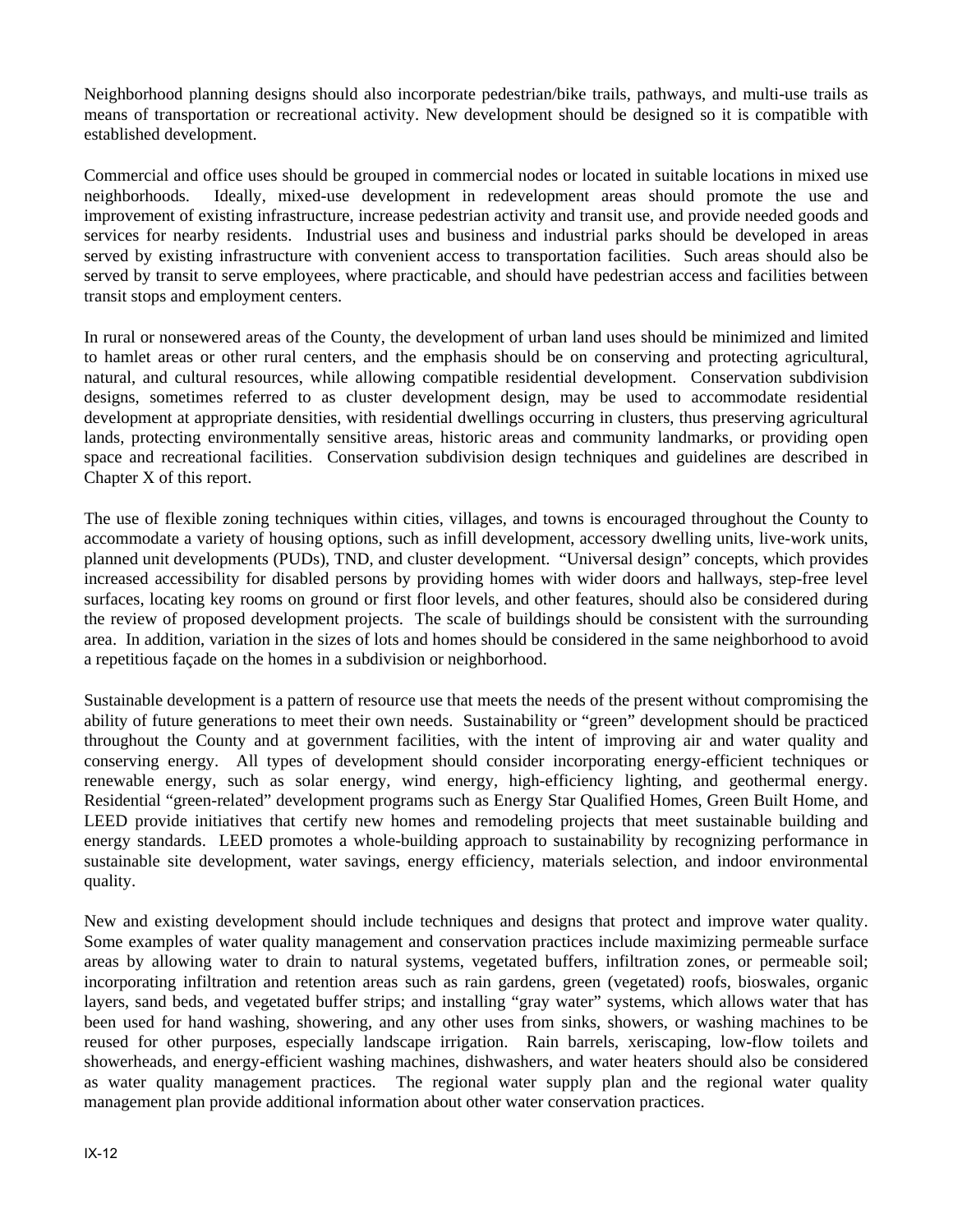### **Official Mapping**

Official mapping powers granted to cities under Section 62.23(6) of the *Wisconsin Statutes*, by reference under Section 61.35 to villages, and by reference under Section 60.22(3) to towns which have adopted village powers, provide a means for reserving land for future public use as streets, highways, waterways, railways, transit facilities, and parkways. The enabling statutes generally prohibit the issuance of building permits for the construction or enlarging of buildings within the limits of such areas as shown on the official map. However, the statutes include provision for issuance of building permits where it is demonstrated that the lands within the areas designated for future public use are not yielding a fair return. Official maps may show areas designated for future parks and playgrounds, but the enabling legislation does not mention them as protected mapped facilities. State law provides that cities and villages may extend official maps beyond their corporate limits to areas within which they have been granted extraterritorial subdivision plat approval power under Chapter 236 of the *Wisconsin Statutes*. 3

Official mapping powers represent an effective means of reserving land for future public use in accordance with local comprehensive plans. It is recommended that all cities, villages, and towns prepare and adopt official maps, showing thereon as proposed parkways those environmental corridors which may be proposed for public acquisition along with other proposed public lands as authorized by State statute.

Section 66.1031 of the *Wisconsin Statutes* confers what are, in effect, limited official map powers on counties. County highway width maps adopted under Section 66.1031 may be used to show the proposed widening of existing streets and highways and to show the location and width of proposed future streets and highways. Such maps must have the approval of the governing body of the municipality in which the mapped streets and highways are located. The scope of facilities to be mapped under this statute does not extend beyond streets and highways. This statute does not include the prohibitions on issuance of building permits which are established in the local official mapping statutes. County highway width maps can, nevertheless, help to ensure that planned arterial street and highway improvements are properly taken into account in county and local land use decisionmaking.

# **LAND USE GOALS, OBJECTIVES, POLICIES, AND PROGRAMS**

The land use element goals and objectives, along with the implementing policies and programs were developed based upon consideration of the recommendations of regional, County, and local plans; the land use data inventoried in Chapter IV; meetings with local officials; and the results of the public participation process including input from the advisory committee, public opinion survey, and SWOT analyses. The land use objectives and policies are divided into two sections: Racine County objectives and policies—that is, objectives and policies that are applicable countywide; and community-specific objectives and policies.

The following County land use related goals were developed under the comprehensive planning program and previously presented in Chapter VIII.

## **Racine County Land Use Goals**

- **Goal IX-1:** Promote redevelopment and infill in areas with existing infrastructure and services, enhancing existing residential, commercial, and industrial areas.
- Goal IX-2: Promote the coordination between land use and housing design that supports a range of transportation choices.
- **Goal IX-3:** Encourage development patterns that promote efficient and sustainable use of land, that can be readily linked by transportation systems and utilize existing public utilities and services.

*<sup>3</sup> Official mapping powers and procedures are described in detail in SEWRPC Planning Guide No. 2 (2nd Edition),* Official Mapping Guide*, June 1996.*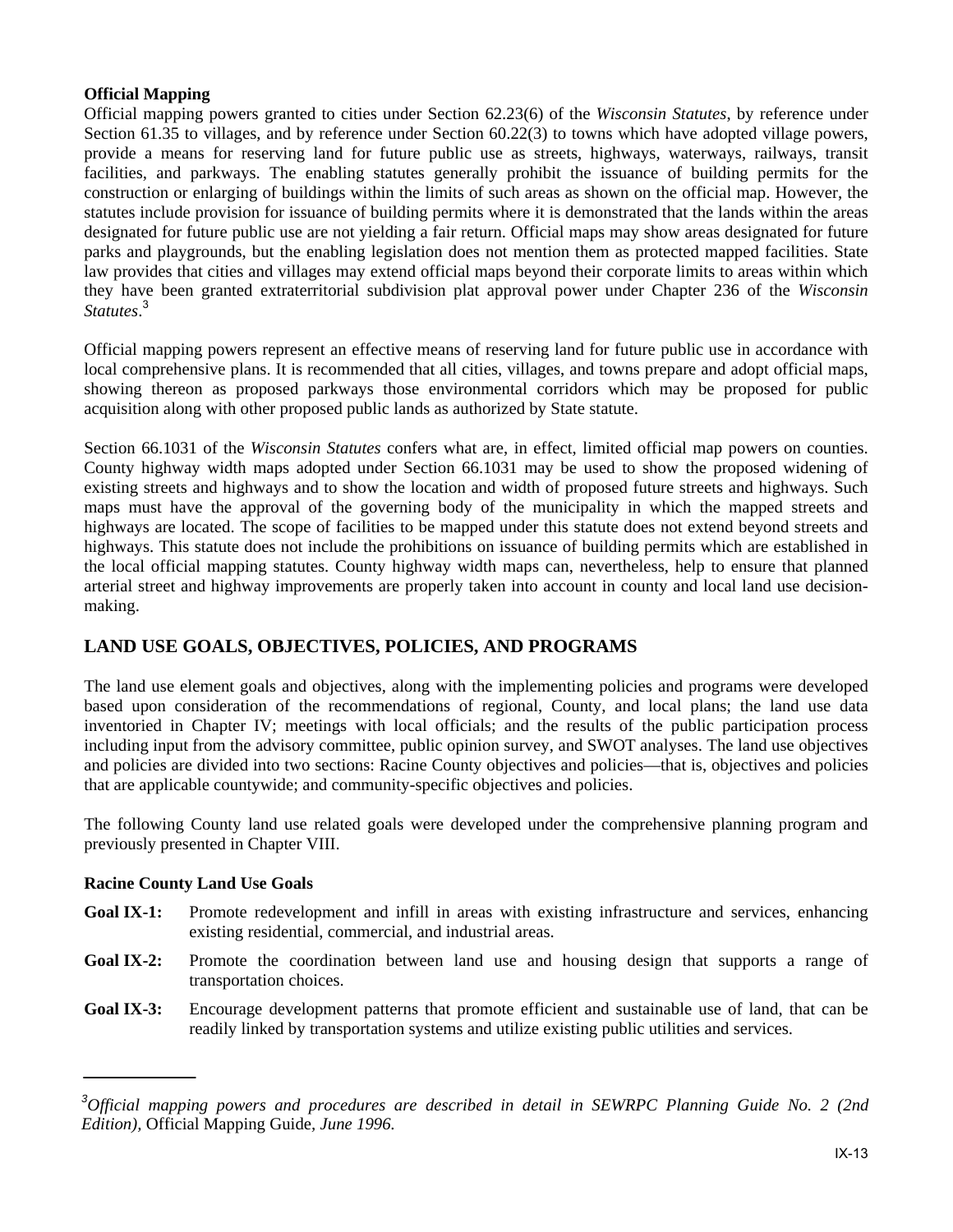- **Goal IX-4:** Encourage a public participation process that provides equity and fairness to landowners and other stakeholders, balanced with responsible land use.
- **Goal IX-5:** Provide adequate infrastructure and public services and an adequate supply of developable land to meet existing and future market demand for residential, commercial, industrial, and institutional uses.
- Goal IX-6: Guide future growth in a manner that preserves and enhances the quality of life and character of urban and rural communities.

### **Racine County Land Use Objectives**

- Provide a balanced allocation of space to each of the various land uses in order to meet the social, physical, and economic needs of Racine County and its communities.
- Promote a spatial distribution of the various land uses which will result in a convenient and compatible arrangement of land uses.
- Promote the development of neighborhoods which contain an appropriate mix of housing with supporting commercial, institutional, and recreational uses.
- Coordinate a spatial distribution of the various land uses which is properly related to the existing and planned transportation, utility, and community facility systems in order to assure the economical provision of public services.
- Provide for the development of communities having distinctive individual character, based on physical and functional conditions, historical factors, and local desires.
- Provide for the development and preservation of residential areas within a physical environment that is healthy, safe, convenient, and attractive.
- Provide for the preservation, development, and redevelopment of a variety of suitable industrial and commercial sites both in terms of physical characteristics and location.
- Provide for the conservation, renewal, and full use of existing urban areas of Racine County.
- Encourage urban infill development and urban redevelopment, including the intensification of development in redevelopment areas if appropriate, to maximize the use of existing infrastructure.
- Encourage compact and efficient development patterns within planned urban service areas.
- Promote compact, walkable neighborhood designs that can encourage daily physical activity and healthier communities.
- Promote development in areas near economic development centers to increase the use and development of public transit systems.
- Maintain and enhance the economic vitality of the County by encouraging a diversified tax base of agricultural, commercial, industrial, and residential uses.
- Preserve the remaining primary environmental corridor lands in Racine County and, to the extent practicable, preserve the remaining secondary environmental corridor lands and isolated natural resource areas in Racine County in order to maintain the overall quality of the environment; to provide opportunities for recreational and educational activities; and to avoid serious environmental and developmental problems.
- Preserve open spaces and natural resources as part of future development proposals in the County.
- Support carefully planned efforts to restore open space lands to more natural conditions that could result in the expansion of the environmental corridor network. This should include linkages between existing environmental corridors and isolated natural resources, especially those areas that are identified in local and neighborhood land use plans.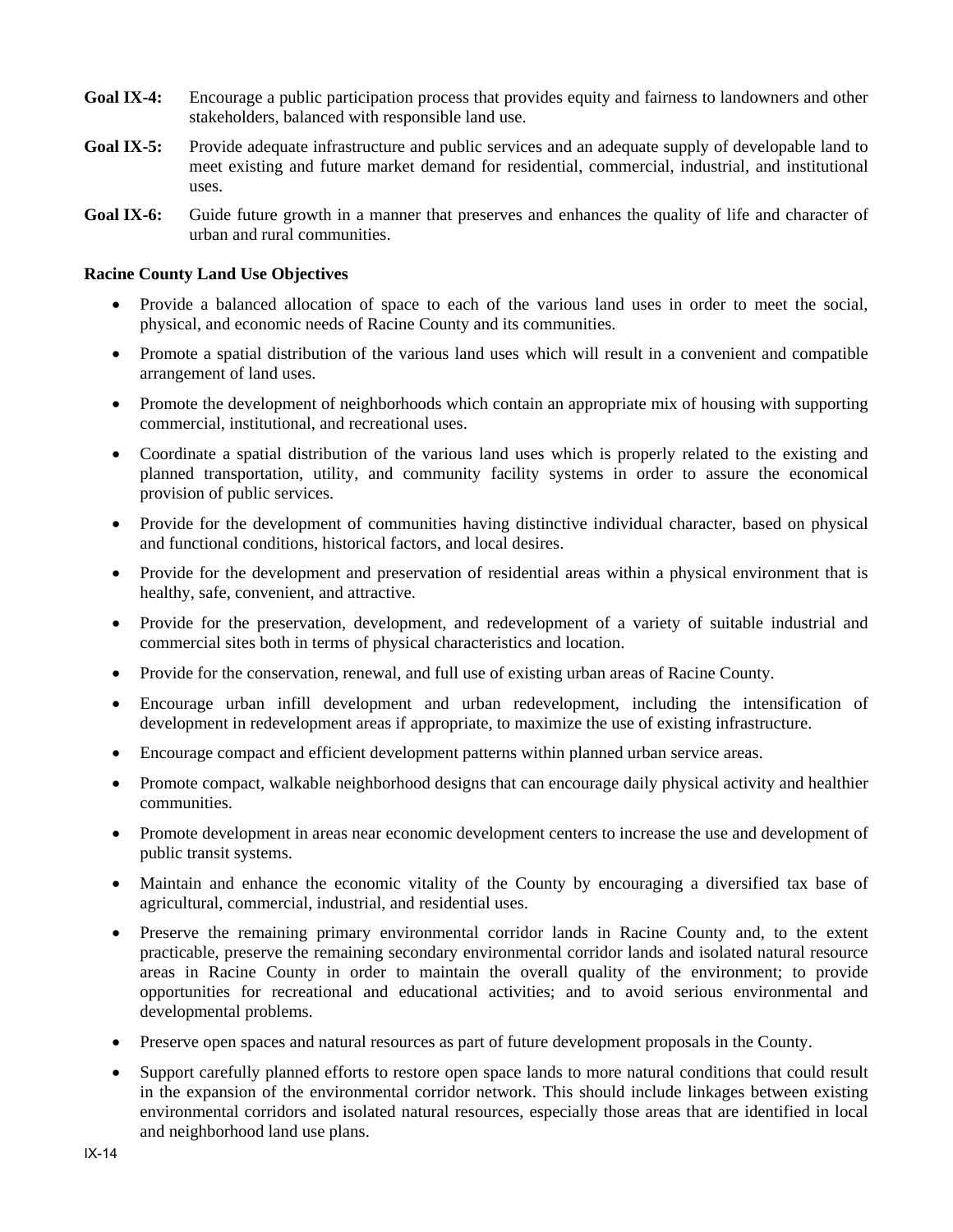- Seek to reduce conflicts between neighboring jurisdictions concerning annexations, urban and rural development, and development in transitional areas.
- Seek to eliminate substandard and obsolete buildings, blighting influences, and environmental deficiencies which detract from the functional unity, aesthetic appearance, and economic welfare of Racine County and its communities.
- Strive to create a balance between private rights and public interests that ensures the best interests of the community as a whole.
- Develop and maintain a balance between the built environment and the natural environment.
- Develop and maintain a balance between the built environment and the protection of, and public access to, Lake Michigan and other lakes and rivers in the County.

#### **Racine County Land Use Policies and Programs**

- Implement all land use related policies contained in other elements of the comprehensive plan, especially the policies of the agricultural, natural, and cultural resources element.
- Implement the design guideline recommendations within the STH 36 corridor as set forth in SEWRPC Community Assistance Planning Report No. 267, *STH 36 North Corridor Design Plan,* November 2005. Consider utilizing these guidelines, as appropriate, in areas of Racine County located outside of the STH 36 corridor.
- Accommodate future land use development in areas recommended to be developed or redeveloped for the specific land use as identified on the land use plan map.
- New urban development should occur primarily with the provision of public sanitary sewer service.
- Implement detailed design guideline recommendations contained in adopted local and neighborhood plans with respect to building size, building design, and streetscapes.
- Consider the creation of design guidelines for new developments that address buffers, fencing, architectural variety, parking lot and road landscaping, gateways, and signage.
- Encourage the use of mixed-use development, traditional neighborhood development, and transit-oriented development designs that facilitate the long term sustainability of urban communities.
- Where appropriate, communities should consider conducting market studies to evaluate the demand for residential developments that contain "smart growth features"—smaller lots, mixed land uses and housing types—that can be located within planned urban areas.
- Promote the development of small commercial businesses and residential developments in close proximity to business park/economic activity centers.
- Encourage the development of "green" sustainable sites and buildings, including adaptive reuse and flexible building designs, following the national Leadership in Energy and Environmental Design Program (LEED) design system.
- Create and implement detailed neighborhood plans that are consistent with the comprehensive plan.
- Encourage the preservation of historic buildings, sites, and features in the development of detailed neighborhood plans.
- Recognize that new urban development may be expected to occur on a limited basis in the rural areas of the County outside of planned urban areas on existing vacant residential lots and around small cross-road communities or "hamlets."
- Consider developing growth control ordinances in rural areas to ensure a growth rate compatible with local services and long term land use objectives.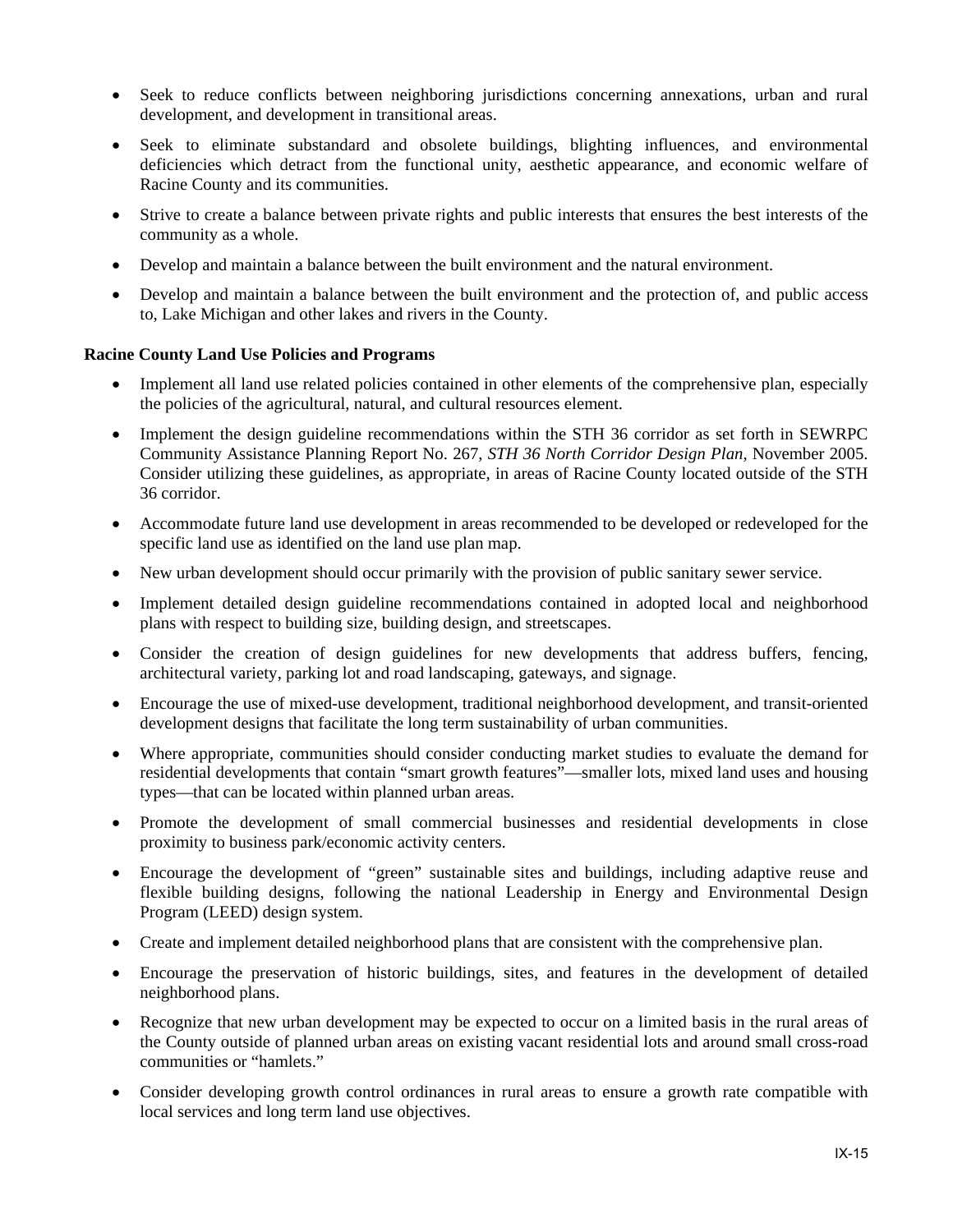- Encourage future residential and commercial designs that create and improve neighborhoods, including downtowns and business districts, and that provide support services and amenities that meet the daily needs of entire communities.
- Continue to enforce existing design ordinances with respect to new developments. This includes, but is not limited to, open space requirements, street tree requirements, driveway installation, and landscaping.
- Encourage the use of new technologies, including GIS computer mapping, to facilitate the detailed review, analysis, and implementation of the comprehensive plan by both the public and private sector.
- Continue the cooperation among County and local governments, non-profit entities, and the private sector to utilize available funding and assistance programs related to urban development and redevelopment, economic development, housing development, and agricultural, natural, and cultural resource preservation.
- Develop and implement a process for regularly reviewing, evaluating, updating, and amending the comprehensive plan land use plan map and associated recommendations.

### **Community Specific Land Use Objectives and Policies**

*City of Racine* 

- Implement the detailed recommendations and design standards included in the Racine Downtown Plan, the Douglas Avenue Revitalization Plan, the Live Towerview Plan, a Neighborhood Strategic Plan for Southside Racine, the Uptown Improvement Plan, and the West Racine Neighborhood Revitalization Plan.
- Explore and implement additional plans and policies that serve to enhance or advance other areas and neighborhoods, and the City as a whole.

### *Village of Caledonia*

 Follow the detailed land use plan implementation strategies recommended in the rural area and neighborhood plans for the Village.

### *Village of Waterford*

- Consider annexations and development outside of the current Village boundaries for residential purposes only after the following conditions have been meet: the development is consistent with the Village's residential development policies; the Village has evaluated all options for residential development within the existing Village boundaries; and the developer has addressed the impact of the proposed development on infrastructure capacity, storm drainage, traffic, and local taxes during the initial phase of planning.
- Encourage larger residential lot sizes in the "rural residential neighborhoods" identified in the Village 2008 master plan update.
- Encourage cluster-style residential development within the "clustered residential neighborhoods" identified in the Village 2008 master plan update.
- Continue to require developers to incorporate the following when establishing new residential neighborhoods, when appropriate: install sidewalks and/or paths that connect new developments with local schools, open spaces, adjacent neighborhoods, and commercial districts; link new streets into the existing street system; upgrade adjacent roadways and/or intersections as needed to accommodate increased traffic, and; install the Village standard for street lighting.
- Require 40 percent open space in "rural residential neighborhoods," and 25 percent open space in "clustered residential neighborhoods" as identified in the Village 2008 master plan update.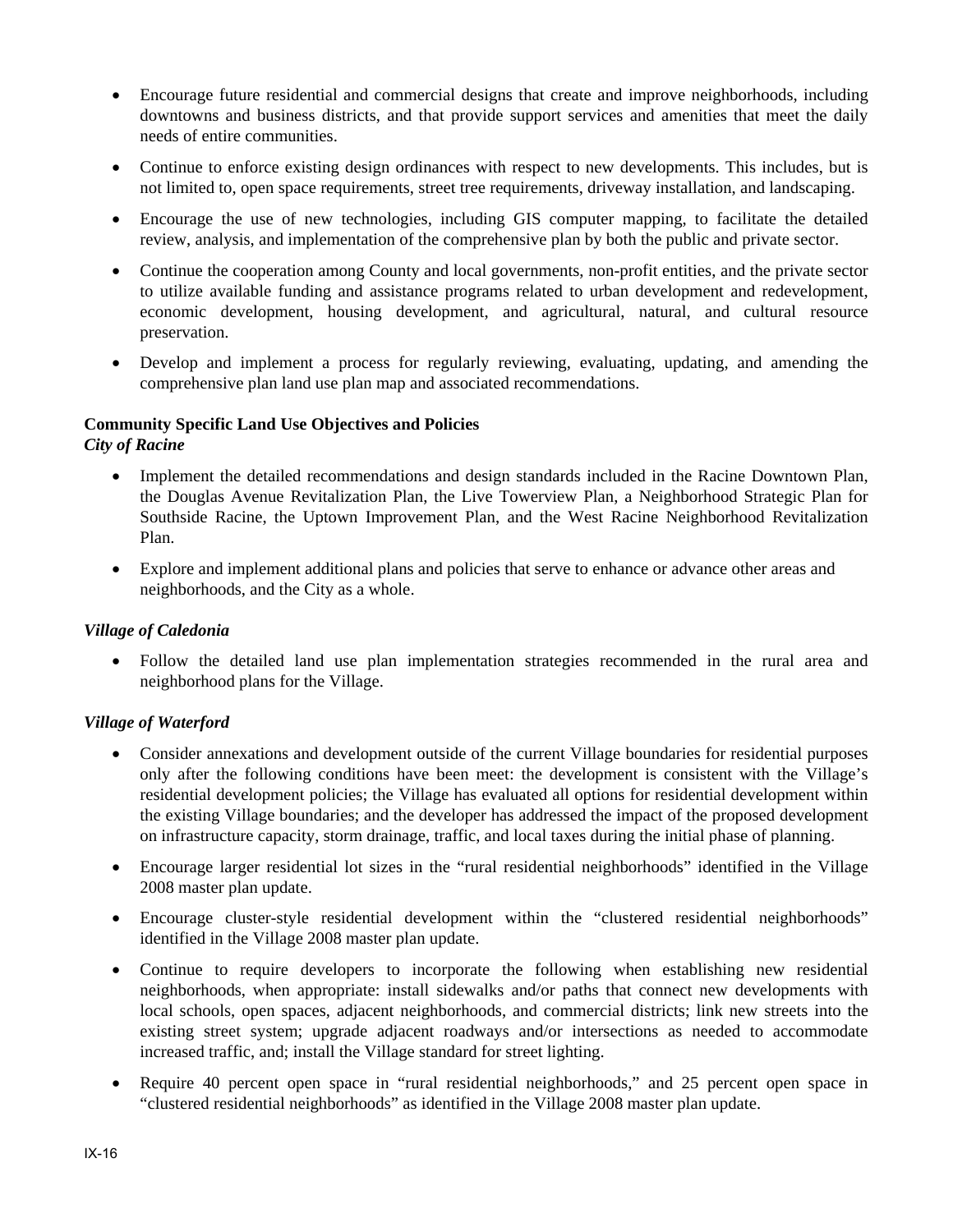### *Town of Raymond*

 Implement the detailed recommendations and design standards included in the Raymond Town Center Plan.

### *Town of Yorkville*

 Take into consideration the detailed land use requirements, objectives, and guiding principles included in the 2003 Town land use plan.

### **Racine County Land Use Financial and Technical Assistance Programs**

Various types of financial and technical assistance programs are available from Federal, State, and County agencies that are applicable to the implementation of the land use element recommendations. Many of these programs focus on the protection of agricultural, natural, and cultural resources and are described in the agricultural, natural, and cultural resources element (Chapter X). The agencies that provide the majority of such programs include the Farm Service Agency (FSA) and Natural Resources Conservation Service (NRCS); the Wisconsin Department of Agriculture, Trade, and Consumer Protection (DATCP); the Wisconsin Department of Natural Resources (DNR); the National Parks Service (NPS); and the Wisconsin State Historical Society (WSHS).

Additional existing programs that could assist in the implementation of the land use element are described in the housing and economic development elements of the comprehensive plan (Chapters XI and XIV respectively). Examples include the Green Built Home and LEED Programs. These programs relate to the design, construction, and operation of "green" buildings and are described in the housing element (Chapter XI).

The plan recommends that consideration be given to the following financial programs and work programs to facilitate the implementation of the comprehensive plan:

- Study and develop a purchase of development rights (PDR) program.
- Study and develop a transfer of development rights (TDR) program.
- Explore other approaches to preserve agricultural and open space land that would reduce the financial burden of preserving such lands on landowners.
- Study the potential to establish a development-funded open space preservation program.
- Review and revise, as necessary, County and local zoning ordinances to facilitate the implementation of the comprehensive plan and to meet the consistency requirement of Section 66.1001 (3) of the *Wisconsin Statutes*.
- Review and revise, as necessary, County and local land division ordinances to facilitate the implementation of the comprehensive plan and to meet the consistency requirement of Section 66.1001 (3) of the *Wisconsin Statutes*.
- Review, revise, or create local official maps, as necessary, to facilitate the implementation of the comprehensive plan and to meet the consistency requirement of Section 66.1001 (3) of the *Wisconsin Statutes*.
- Develop a design ordinance with specific standards for residential, commercial, and industrial developments to better reflect the desired appearance and character of any new development to ensure consistency of an appropriate size, scale, attractiveness, and compatibility with a healthy community.
- Study and develop a program of data sharing among Racine County and local municipalities for mapping, development activity, zoning, and ordinances.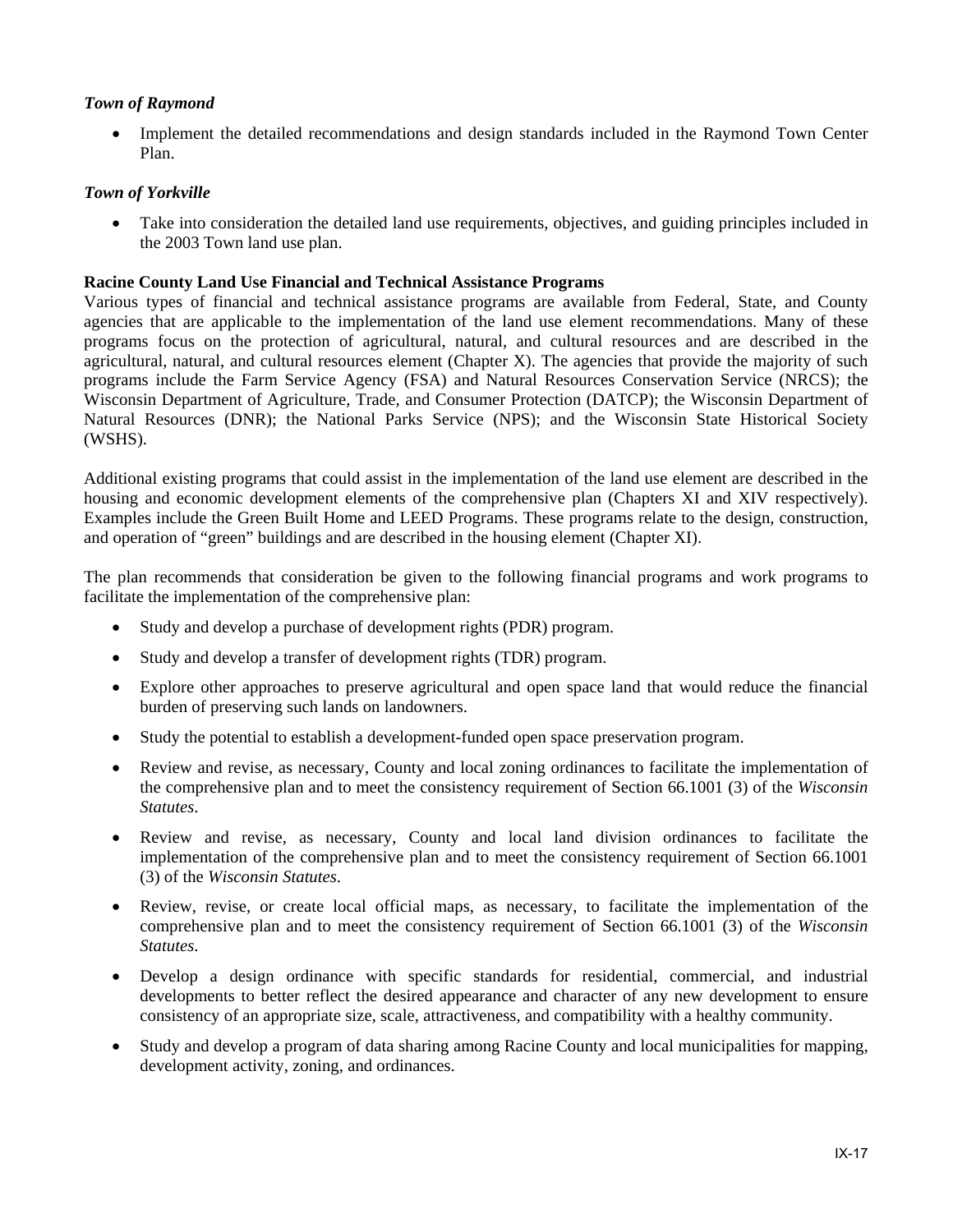#### **Table IX-1**

### **EQUALIZED VALUE BY REAL ESTATE CLASS IN THE RACINE COUNTY PLANNING AREA: 2003 - 2008**

| <b>Real Estate</b><br>Class | Statement of Equalized Values: 2003 |               |                |               | Statement of Equalized Values: 2008 | Change in Equalized Value:<br>2003-2008 |               |         |
|-----------------------------|-------------------------------------|---------------|----------------|---------------|-------------------------------------|-----------------------------------------|---------------|---------|
|                             | Land                                | Improvements  | Total          | Land          | Improvements                        | Total                                   | Number        | Percent |
| Residential                 | 1,762,414,100                       | 6,555,456,900 | 8,317,871,000  | 2,654,630,800 | 9,778,522,300                       | 12,433,153,100                          | 4,115,282,100 | 49.5    |
| Commercial                  | 379.942.400                         | 1,315,404,500 | 1,695,346,900  | 583,505,300   | 1,913,360,200                       | 2,496,865,500                           | 801,518,600   | 47.3    |
| Manufacturing               | 64,379,500                          | 360,338,500   | 424.718.000    | 69,623,900    | 349,452,600                         | 419.076.500                             | $-5,641,500$  | $-1.3$  |
| Agricultural                | 21.542.700                          | 0             | 21.542.700     | 22,879,300    |                                     | 22.879.300                              | 1,336,600     | 6.2     |
| Undeveloped                 | 12,118,700                          | 0             | 12,118,700     | 11,621,600    |                                     | 11.621.600                              | $-497.100$    | $-4.1$  |
| Ag Forest                   | 0                                   | 0             |                | 9.870.300     |                                     | 9.870.300                               | 9.870.300     | - -     |
| Forest                      | 22.354.400                          | 0             | 22,354,400     | 22,959,500    |                                     | 22.959.500                              | 605.100       | 2.7     |
| Other                       | 36.529.200                          | 154.868.100   | 191,397,300    | 62,130,500    | 195.023.000                         | 257.153.500                             | 65.756.200    | 34.4    |
| Total                       | 2.299.281.000                       | 8.386.068.000 | 10,685,349,000 | 3,437,221,200 | 12,236,358,100                      | 15,673,579,300                          | 4.988.230.300 | 46.7    |

*a Does not include the portions of the Towns of Lyons and Spring Prairie located in the planning area.* 

*Source: Wisconsin Department of Revenue and SEWRPC.* 

#### **Figure IX-1**



### **RESIDENTIAL SUBDIVISION PLATTING ACTIVITY IN RACINE COUNTY: 1980-2007**

*Source: SEWRPC.*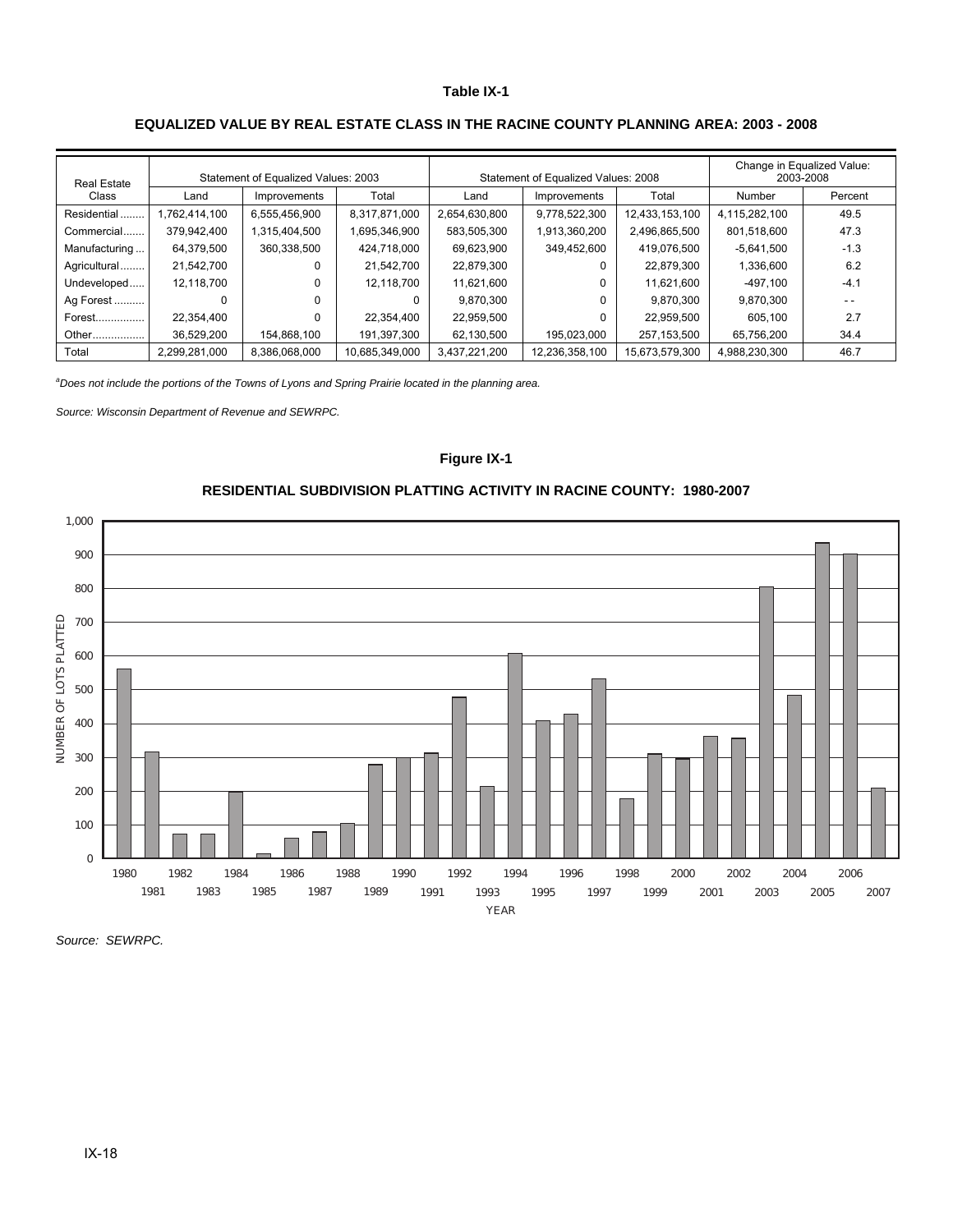



#### RECOMMENDED LAND USE PLAN FOR THE RACINE COUNTY PLANNING AREA: 2035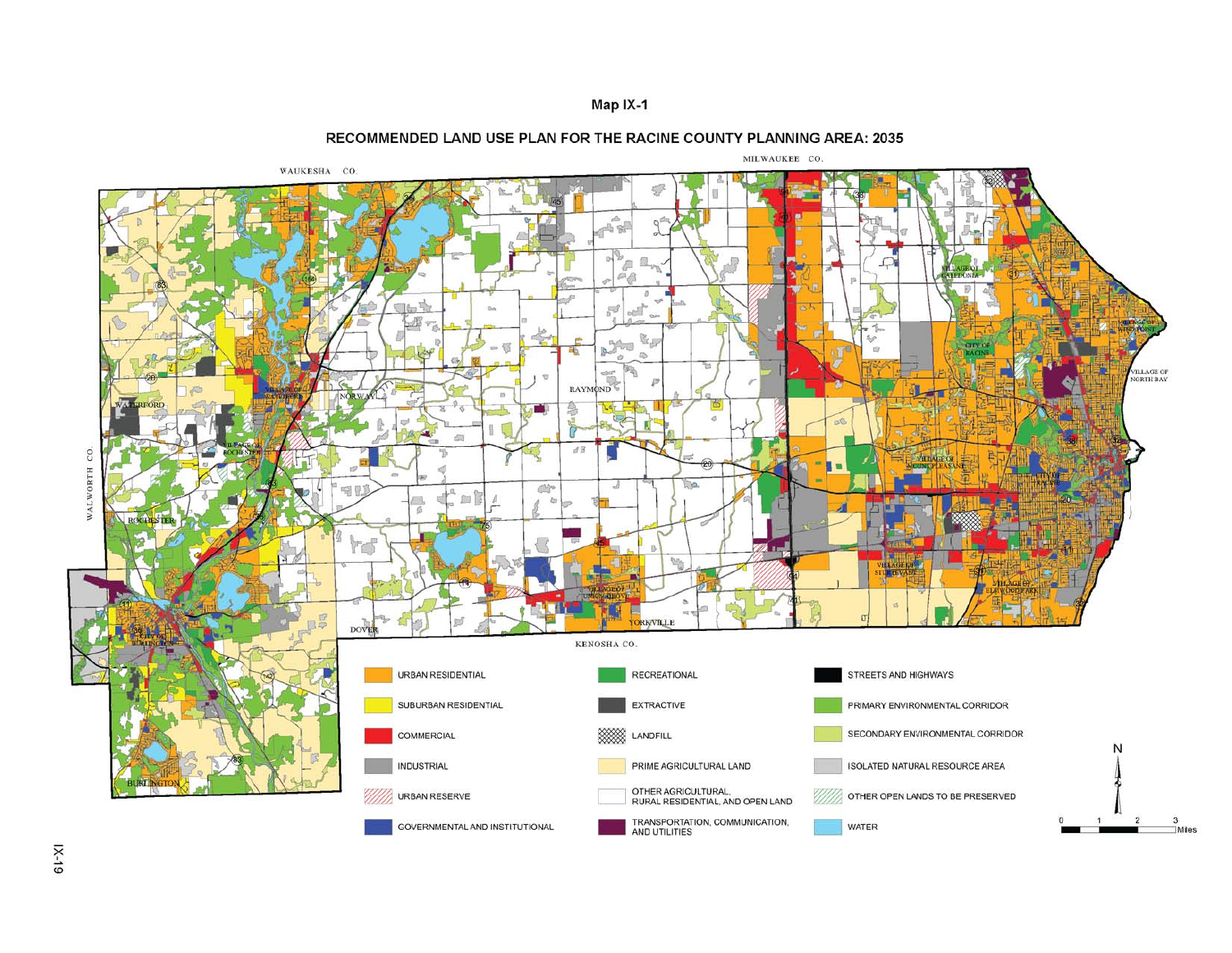#### **Table IX-2**

|                                   | 2000    |                                | Planned Change:<br>2000-2035 |                   | 2035    |                                |                                |
|-----------------------------------|---------|--------------------------------|------------------------------|-------------------|---------|--------------------------------|--------------------------------|
| Land Use Category <sup>a</sup>    | Acres   | Percent of<br>Planning<br>Area | Acres                        | Percent<br>Change | Acres   | Percent of<br>Planning<br>Area | 5-Year<br>Increment<br>(acres) |
| Urban                             |         |                                |                              |                   |         |                                |                                |
|                                   | 18.032  | 8.3                            | 11.904                       | 66.0              | 29,936  | 13.7                           | 1701                           |
| Suburban Residential <sup>c</sup> | 1.099   | 0.5                            | 1,628                        | 148.1             | 2,727   | 1.3                            | 232                            |
| Subtotal                          | 19,131  | 8.8                            | 13,532                       | 70.7              | 32,663  | 15.0                           | 1,933                          |
|                                   | 1,929   | 0.9                            | 2.696                        | 139.8             | 4.625   | 2.1                            | 385                            |
|                                   | 2,429   | 1.1                            | 5,025                        | 206.9             | 7,454   | 3.4                            | 718                            |
| Transportation, Communication,    | 13.353  | 6.1                            | 5,210                        | 39.0              | 18,563  | 8.5                            | 744                            |
| Governmental and Institutional    | 2.278   | 1.0                            | 652                          | 28.6              | 2.930   | 1.4                            | 93                             |
|                                   | 3.001   | 1.4                            | 1,398                        | 46.6              | 4,399   | 2.0                            | 200                            |
|                                   | $- -$   | $- -$                          | 1,152                        | $ -$              | 1,152   | 0.5                            | 165                            |
| Urban Subtotal                    | 42,121  | 19.3                           | 29,665                       | 70.4              | 71,786  | 32.9                           | 4,238                          |
| Nonurban                          |         |                                |                              |                   |         |                                |                                |
| Agricultural, Rural Residential,  | 137,196 | 62.9                           | $-31,765$                    | $-23.2$           | 105,431 | 48.3                           | $-4,538$                       |
| Primary Environmental Corridor    | 22,468  | 10.3                           | 1,049                        | 4.7               | 23,517  | 10.8                           | 150                            |
| Secondary Environmental Corridor  | 6.653   | 3.1                            | 521                          | 7.8               | 7.174   | 3.3                            | 74                             |
| Isolated Natural Resource Areas   | 7.592   | 3.5                            | 202                          | 2.7               | 7,794   | 3.6                            | 29                             |
| Other Open Lands To Be Preserved  | 401     | 0.2                            | 227                          | 56.6              | 628     | 0.3                            | 32                             |
|                                   | 1.619   | 0.7                            | 101                          | 6.2               | 1,720   | 0.8                            | 15                             |
| Nonurban Subtotal                 | 175.929 | 80.7                           | $-29.665$                    | $-16.9$           | 146,264 | 67.1                           | $-4.238$                       |
| Total <sup>e</sup>                | 218.050 | 100.0                          | $ -$                         | $ -$              | 218,050 | 100.0                          | $ -$                           |

### **PLANNED LAND USE IN THE RACINE COUNTY PLANNING AREA: 2035**

*a Parking areas are included in the associated land use category.* 

*b Less than 1.5 acres per dwelling unit.* 

*c 1.5 to 4.99 acres per dwelling unit or 1.5 to 2.99 acres per dwelling unit, as defined by local community.* 

*d Includes prime agricultural lands.* 

*e Total does not include the portions of the Towns of Lyons and Spring Prairie located in the planning area.* 

*Source: SEWRPC.*